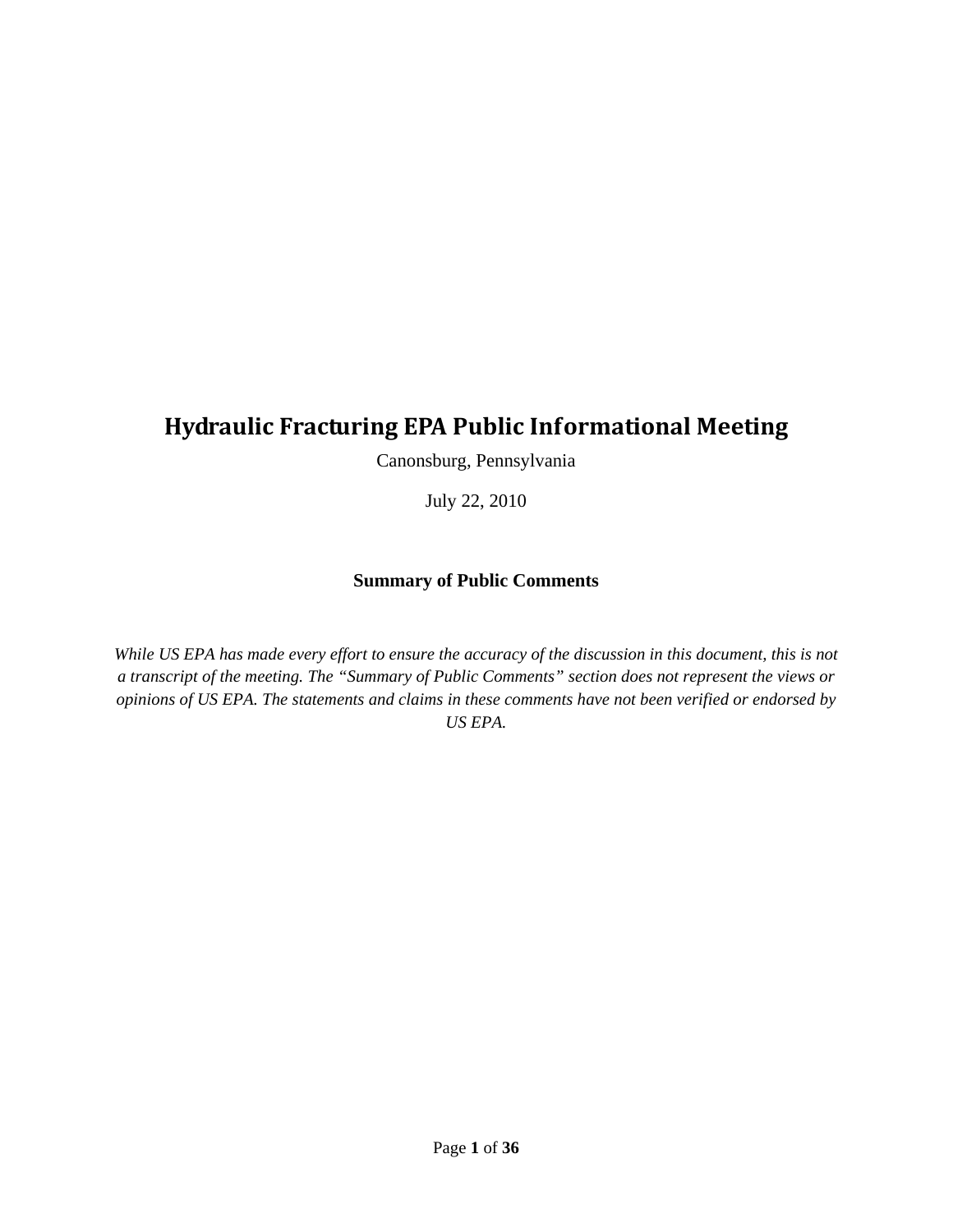# **Meeting Format**

US EPA (hereafter referred to as EPA) held a public informational meeting in Canonsburg, Pennsylvania, on July 22, 2010, to discuss proposed design and scope of a research study on the potential relationship between hydraulic fracturing used in natural gas extraction and drinking water. The meeting began with brief presentations by EPA staff on the need for the study, proposed scope and design of the study, and public participation opportunities during study development. Over 950 individuals attended the meetings and EPA received verbal comments from 94 citizens following the EPA presentations. Both the EPA presentations and public comments are summarized in this document.

# **Summary of EPA Presentations**

EPA made brief presentations on the need for a study, the proposed study design, and the stakeholder process used for the planning stages of the study.

#### *Introductory Remarks*

*Shawn Garvin, Regional Administrator, EPA Region 3* 

- EPA Region 3 serves Pennsylvania, Maryland, Virginia, West Virginia, Delaware, and Washington, DC.
- Natural gas is a key element of the nation's energy future. However, the public has expressed serious questions on the safety of hydraulic fracturing (HF) and EPA takes these questions seriously.
- EPA Region 3's "Eyes on Drilling" citizen tip line allows the public to leave anonymous messages relating to topics including noise, traffic, and releases to air and surface water. Region 3 also has an internal task force, which is reaching out to regulatory authorities and other groups.
- Many have expressed concern over the safety of HF and its potential impact on drinking water supplies. To address these concerns, EPA will conduct a study investigating the potential impacts of HF on public health and the environment, particularly drinking water.
- The study will be transparent and peer-reviewed, and will emphasize stakeholder input. At today's meeting, EPA asks for public comment on the study's design, scope, and focus. EPA wants to hear the public's experiences and ideas.
- EPA places a high priority on this study and hopes that the public's concerns will be addressed and answered through this study.

### *Why Are We Studying Hydraulic Fracturing?*

*Fred Hauchman, Director, Office of Science Policy, EPA Office of Research and Development* 

• Natural gas is an important part of our energy future, and it is a resource we value for a variety of reasons, but the public has raised concerns about the impacts of HF. EPA takes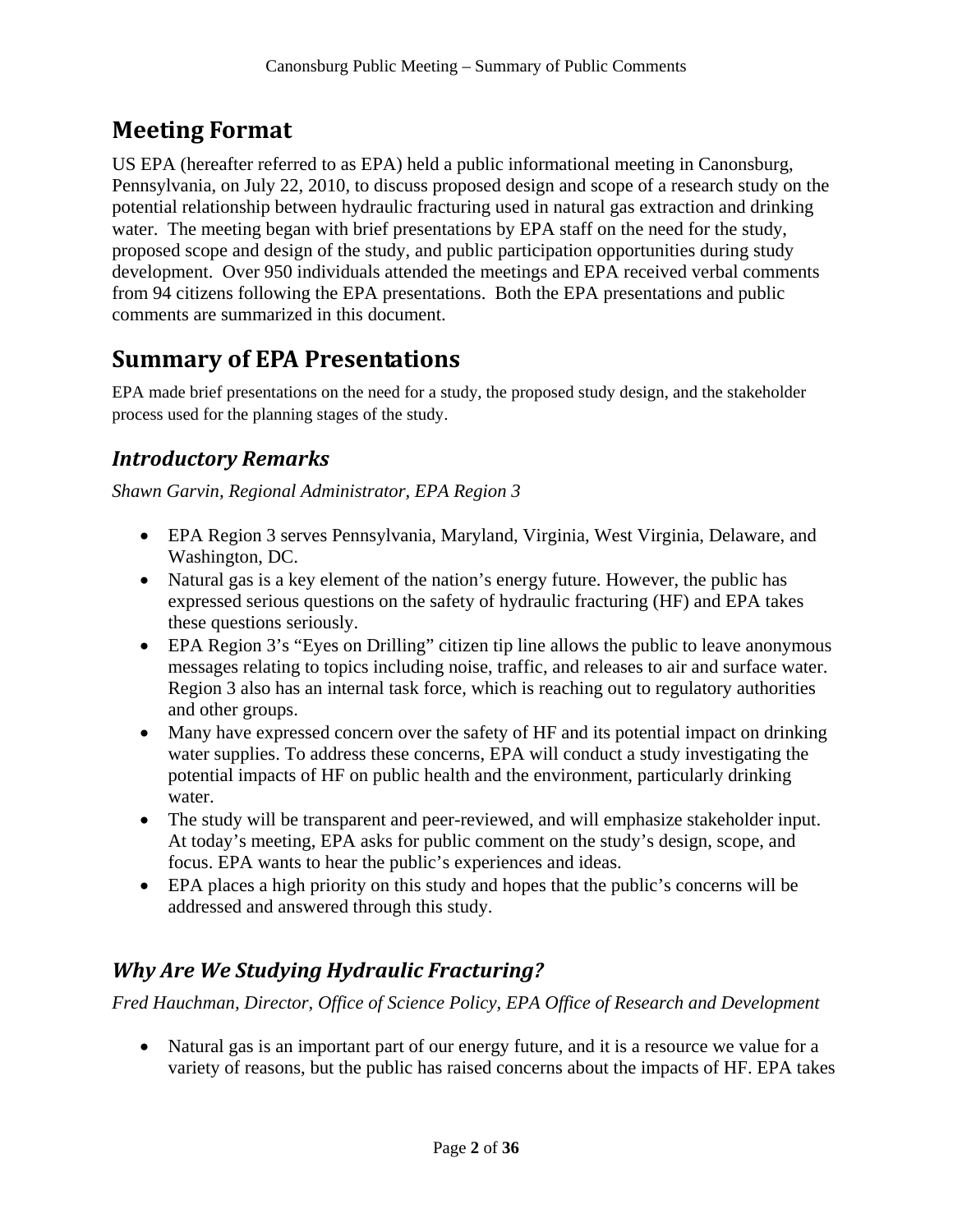these concerns seriously and wants to ensure that public health and the environment are protected.

- Congress directed EPA to conduct a study focused on HF's possible impacts on drinking water.
- The study will proceed as quickly as possible while respecting the scientific process and involving experts and stakeholders. EPA insists on conducting a credible, transparent, scientific study, which takes time.
- The study will use the best available science, independent sources of information, and a transparent, peer-reviewed process. EPA will consult with other groups, including nongovernmental organizations (NGOs), industry, states, and federal partners.
- EPA is also in the process of putting together a robust panel of experts with a wide range of experience. The panel will provide a critical review of the study plan.
- The study itself will be led by EPA scientists and headed by Dr. Bob Puls. EPA's Science Advisory Board (SAB) reviewed an initial scoping study plan in April 2010. The SAB recommended that the study focus on water resources (including quality and quantity), use a case study approach, and include input from stakeholders.
- The expected study timeline is as follows:
	- o October 2010: peer review of study plan.
	- o Early 2011: begin study.
	- o Late 2012: initial results.
- EPA expects that work will continue into the future. This is a complicated issue to study, but EPA will make every effort to complete the study as expeditiously as possible.

### *What Will the Study Include?*

*Dr. Robert Puls, Director of Research, EPA Ground Water and Ecosystems Restoration Division* 

- We need to find a balance between moving forward with natural gas exploration and extraction and protecting our natural resources.
- Here are the primary questions we hope to address with the study:
	- o What HF scenarios might cause impacts on drinking water resources?
	- o What approaches are effective for protecting drinking water?
- The major elements of the study are data and information (both quantitative and qualitative), chemical fate and transport (including the identification of chemicals that are used), and case studies (located in areas where issues have already arisen and/or on the site of new HF projects).
- The study could also include regional data collected by other entities, such as the Bureau of Land Management (BLM), the U.S. Geological Survey (USGS), and the Army Corps of Engineers.
- In a typical HF operation, there is a production well that is fairly deep, and there are several geologic strata between the fractures and the drinking water resources. However, there are cases where HF is shallower, and, in the past, there have been cases where HF has taken place within a geologic unit that is classified as an underground source of drinking water (USDW) by the Safe Drinking Water Act.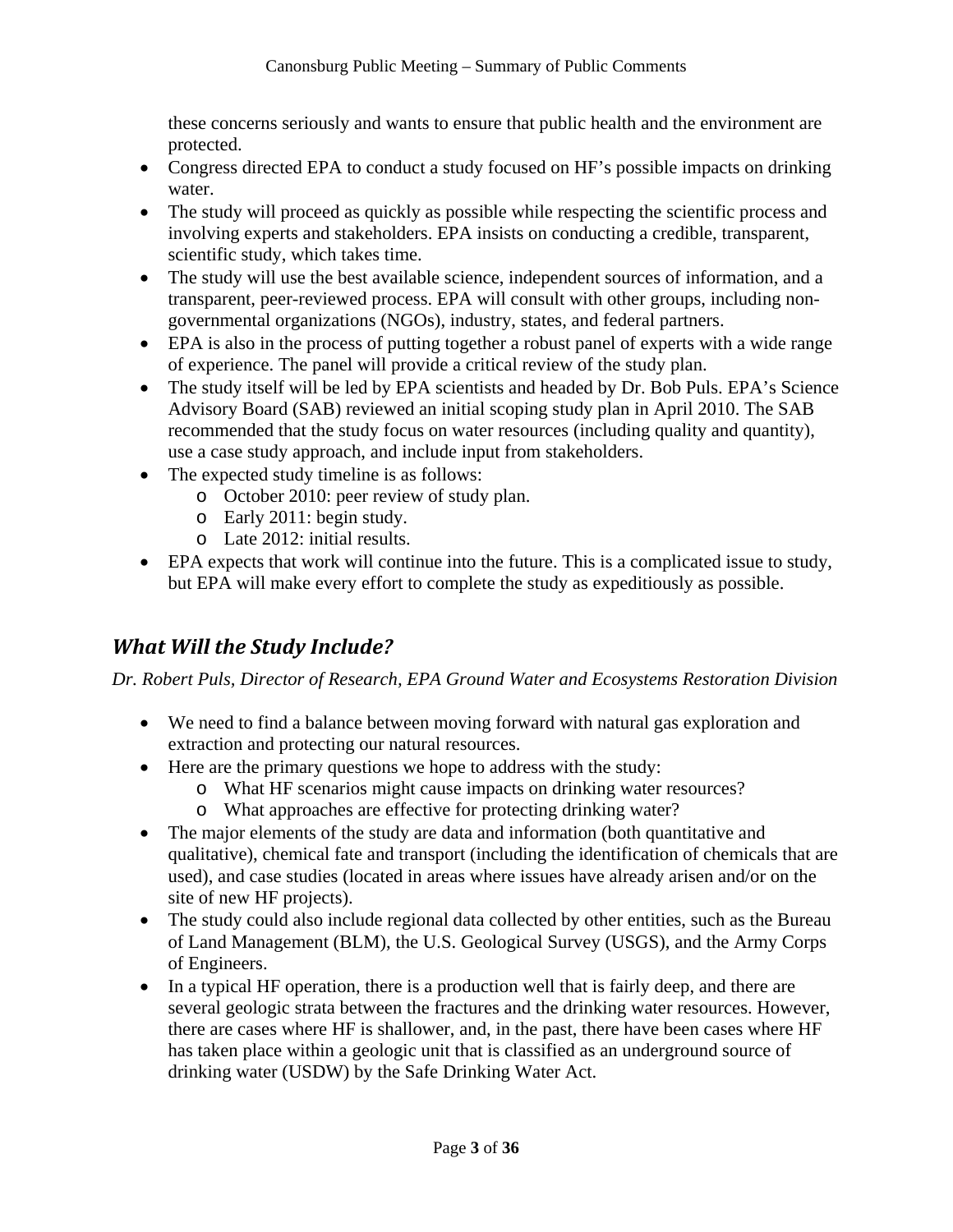- o There can be 10 to 20 wells located on one well pad. Five million gallons of water can be required to fracture a single well.
- o Fractures in the geologic formations are created by HF, or they exist naturally in the formation. There can be interconnections between natural and induced **fractures**
- o The distance between drinking water sources and HF provides one level of protection. Additional protection is provided by the casing and cementing of the well itself.
- o When wells are fractured, water, fracturing chemicals, and a proppant (such as sand) are injected under high pressure. This creates and props open fractures. When the pressure is released, the fluid returns to the surface.
- o In the West, wastewater is often disposed of through permanent underground injection wells. However, there are fewer of those wells in the East, which adds an additional challenge to disposal and wastewater management.
- Types of data and information needed include:
	- o Pre- and post-drilling site characteristics and water quality.
	- o Chemical data, including information on hydraulic fracturing fluids.
	- o Water use data, such as sources and amounts.
	- o Well construction and well integrity information.
	- o Information on operation and management practices, especially with respect to produced water.
- Sources of data and information include:
	- o Existing sources, such as published reports and materials submitted by stakeholders. EPA is already in the process of collecting this information. EPA is interested in collecting any qualitative or quantitative data that participants might have.
	- o New sources. The study itself will generate more data, as will other ongoing studies. Data from these other investigations will be incorporated into the study as much as possible.
- Fate and transport includes characterizing fracturing fluids and their degradation products, determining HF's potential to mobilize chemicals from geologic formations, and identifying and refining methods for chemical analysis.
- Case studies provide opportunities for focused field investigations. The SAB recommended the case study approach, and participants in tonight's meeting can help by suggesting possible locations.
- Case studies will also allow EPA to evaluate HF in different parts of the country, in terms of geologic factors, water resource management practices, and water quality/quantity variations.
- Potential sites for case studies include areas where HF is planned, is in progress, or has occurred in the past.
- EPA will identify and prioritize case study locations based on stakeholder input, the vulnerability of water resources (including the proximity of other wells or exposure pathways), the extent of HF activity in an area, geologic conditions, and geographic variations.
- Next steps in developing the study plan include:
	- o Collecting stakeholder input throughout the summer of 2010.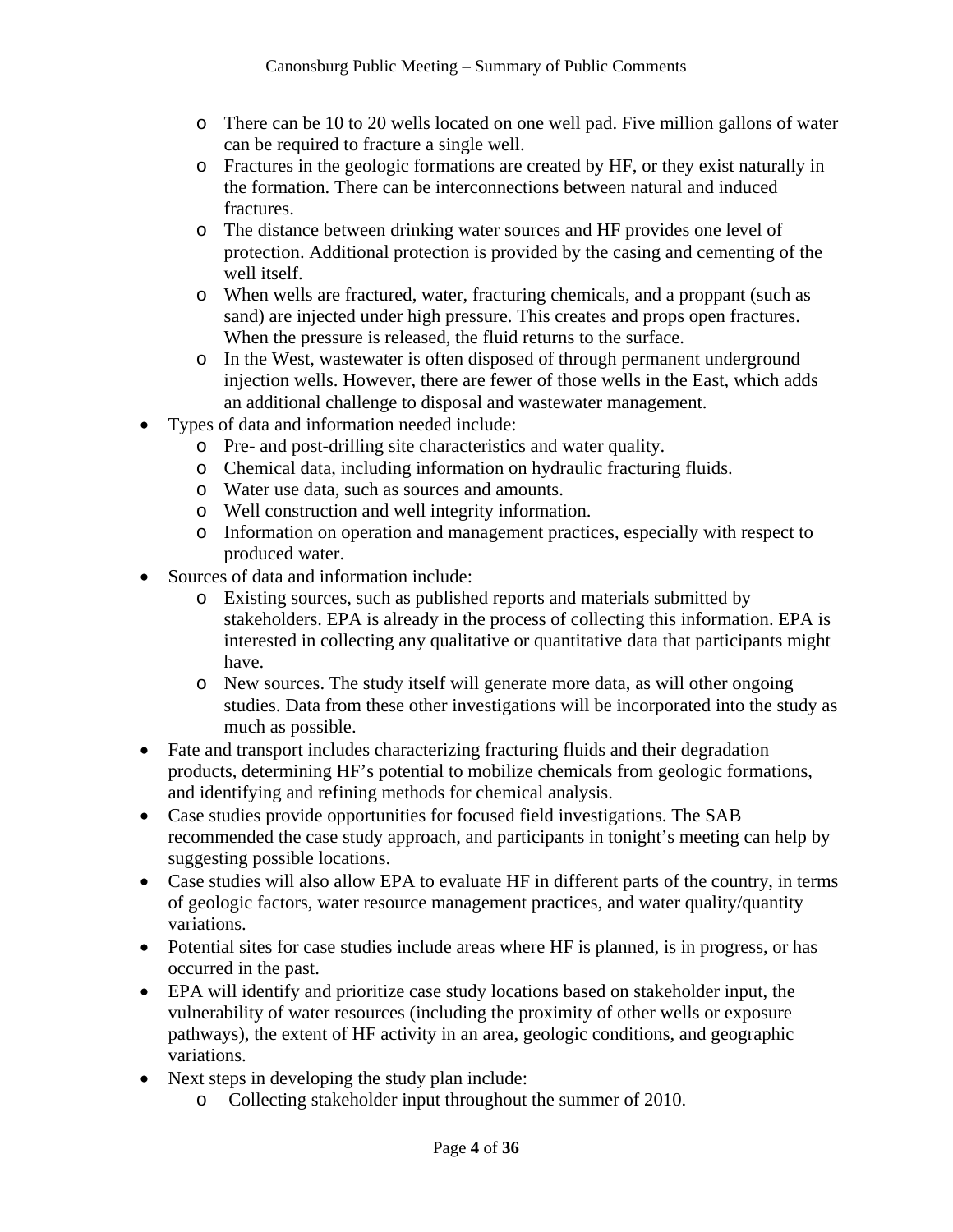- o A transparent peer review process by experts in appropriate fields during the fall of 2010.
- o Collecting public comment on the study plan during the fall of 2010.

## *How Can Stakeholders Be Involved?*

*Ann Codrington, Acting Director, Drinking Water Protection Division, EPA Office of Ground Water and Drinking Water* 

- The most important part of this meeting is the public comment.
- EPA held four sector-specific webinars and is currently conducting public meetings. Later, EPA will hold technical workshops to collect input from experts in the field.
- The study design is extremely important: a good study design will lead to a good study.
- There are several ways to provide comments to EPA on the study design:
	- o Speaking at public meetings.
	- o Submitting written comments at public meetings.
	- o Submitting written comments by e-mail or postal mail.
- Key questions EPA would like input on include:
	- o What should be our highest priorities?
	- o What are the gaps in current knowledge?
	- o Are there data and information we should know about?
	- o Where do you recommend we conduct our case studies?

*While EPA has made every effort to ensure the accuracy of the discussion in this document, this is not a transcript of the meeting. The "Summary of Public Comments" section does not represent the views or opinions of EPA. The statements and claims in these comments have not been verified or endorsed by EPA.* 

# **Summary of Public Comments**

EPA requested comment on the proposed scope of the study plan and criteria to be used for case study locations. Public verbal comments described regional impacts to public health, the environment, and economics and provided recommendations on regulations and subjects or methods of study. Public comments have been grouped by common theme: impacts specific to EPA Region 3 and the Marcellus Shale area, recommendations for the HF study, regulation of HF, and other comments.

### *Hydraulic Fracturing in Region 3 and the Marcellus Shale Area*

Economic and environmental impacts were the subjects of public concerns specific to EPA Region 3 and the Marcellus Shale. The positive economic benefits of hydraulic fracturing were promoted by commenters for providing opportunities for job creation and economic growth, and for energy independence for the United States as a whole. While some commenters noted that hydraulic fracturing has been practiced across the country for decades and has been proven to be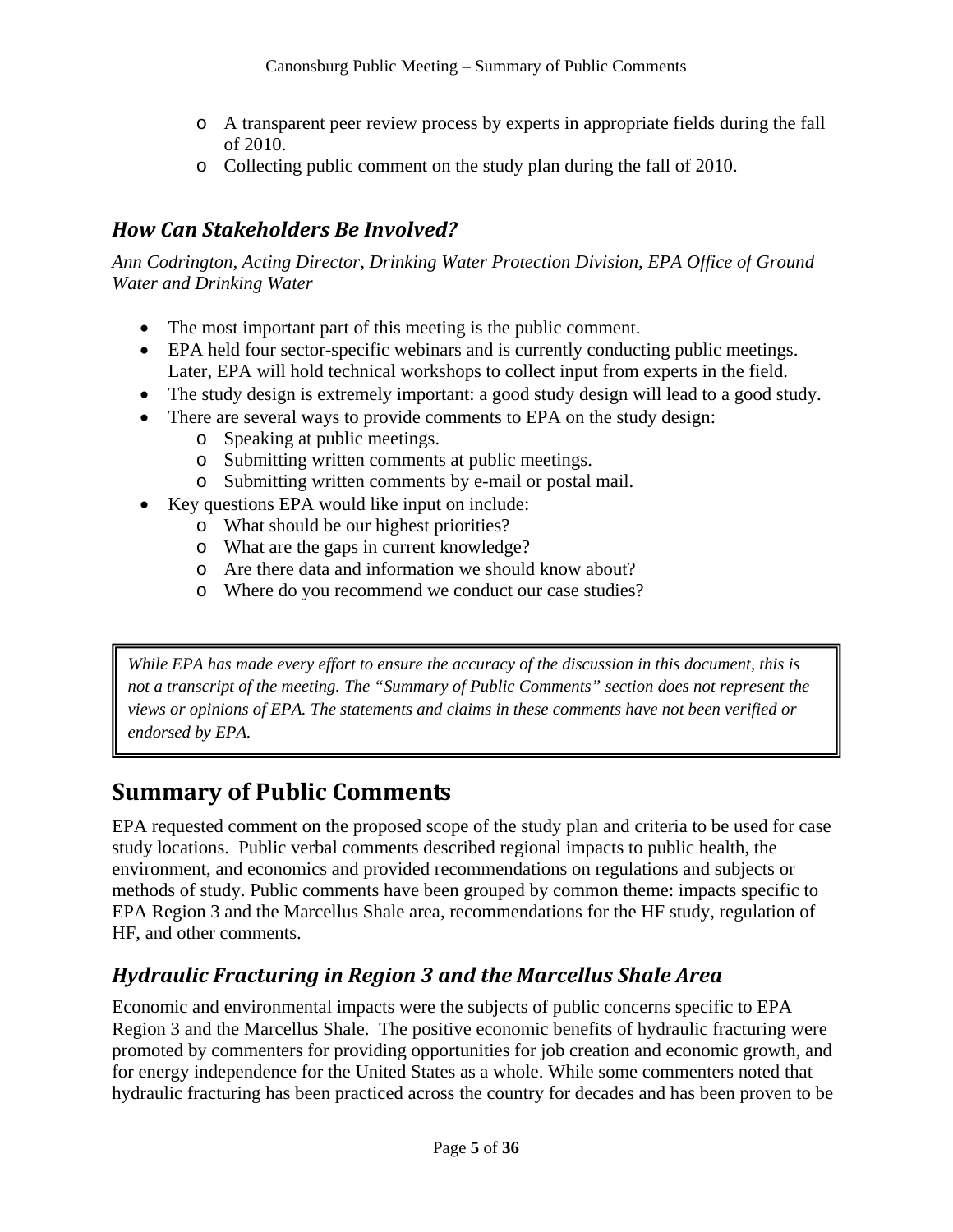safe, other commenters noted that the particular type of HF in use in Pennsylvania is relatively new (less than 10 years). Many commenters voiced concern that hydraulic fracturing will and has contaminated underground sources of drinking water in Pennsylvania and beyond; calls for further investigation of reported cases of contamination were made by several individuals. Several commenters noted that Pennsylvania is already suffering from the environmental and public impacts of earlier contamination incidents, from chemicals and industries that were thought to be safe. Commenters also described specific instances of contamination and impacts on local farmland, properties, and drinking water sources, and expressed concern as to where and how wastewater disposal would occur.

### *EPA's Hydraulic Fracturing Study*

Suggestions for study scope were, in large part, broadly focused – examine HF from water use to drilling and construction to management of wastewater, and impacts to both surface and groundwater. Impacts to air, land, and cumulative effects on public health and the environment were also requested. Other areas commenters suggested for research include chemical disclosure, development of analytical methods, and studies of chemical mixtures; HF wastewater treatment and management of storage areas for wastewater; and fluid migration of brines and fracturing fluids into aquifers. Case study locations were recommended in Pennsylvania and West Virginia. State data on HF and natural gas production was proposed as a source of information to determine case study locations as well.

### *Regulating Hydraulic Fracturing*

Appropriate regulatory oversight for hydraulic fracturing was a common theme in verbal comments. Existing state regulations and state oversight were deemed adequate by some individuals. Fear of overregulation and stifling economic growth was expressed should federal oversight occur. Those who advocated for federal regulations felt protection of health and resources was denied to them by states and local governments. Exemptions for natural gas production and hydraulic fracturing in federal regulations were considered by some to be evidence that industry practices are harmful. Multiple commenters asked that EPA lift Clean Water Act and SDWA exemptions on federal HF regulation. Several commenters suggested a moratorium on HF. Repeated calls for policy and research based on facts rather than emotional reactions were voiced. Commenters also urged EPA not to allow political and economic considerations to interfere with the study or with potential federal regulations.

#### *General Comments*

Some commenters reiterated that there has been no documented evidence of drinking water contamination as a result of fracturing activities. Other commenters stated that any economic gains from HF would come at considerable cost to public health and natural resources. Some commenters stated that hydraulic fracturing will be a valuable and important source of energy, and noted that many of the stated concerns about the practice are exacerbated by media reports, or exaggerated claims not based on fact or the industry's track record. Commenters expressed concern that the states and EPA do not have enough funding to properly monitor and regulate the industry. Others expressed concern for public health, in particular for children's health, as a result of drilling, and associated trucking, waste removal, and waste disposal activities.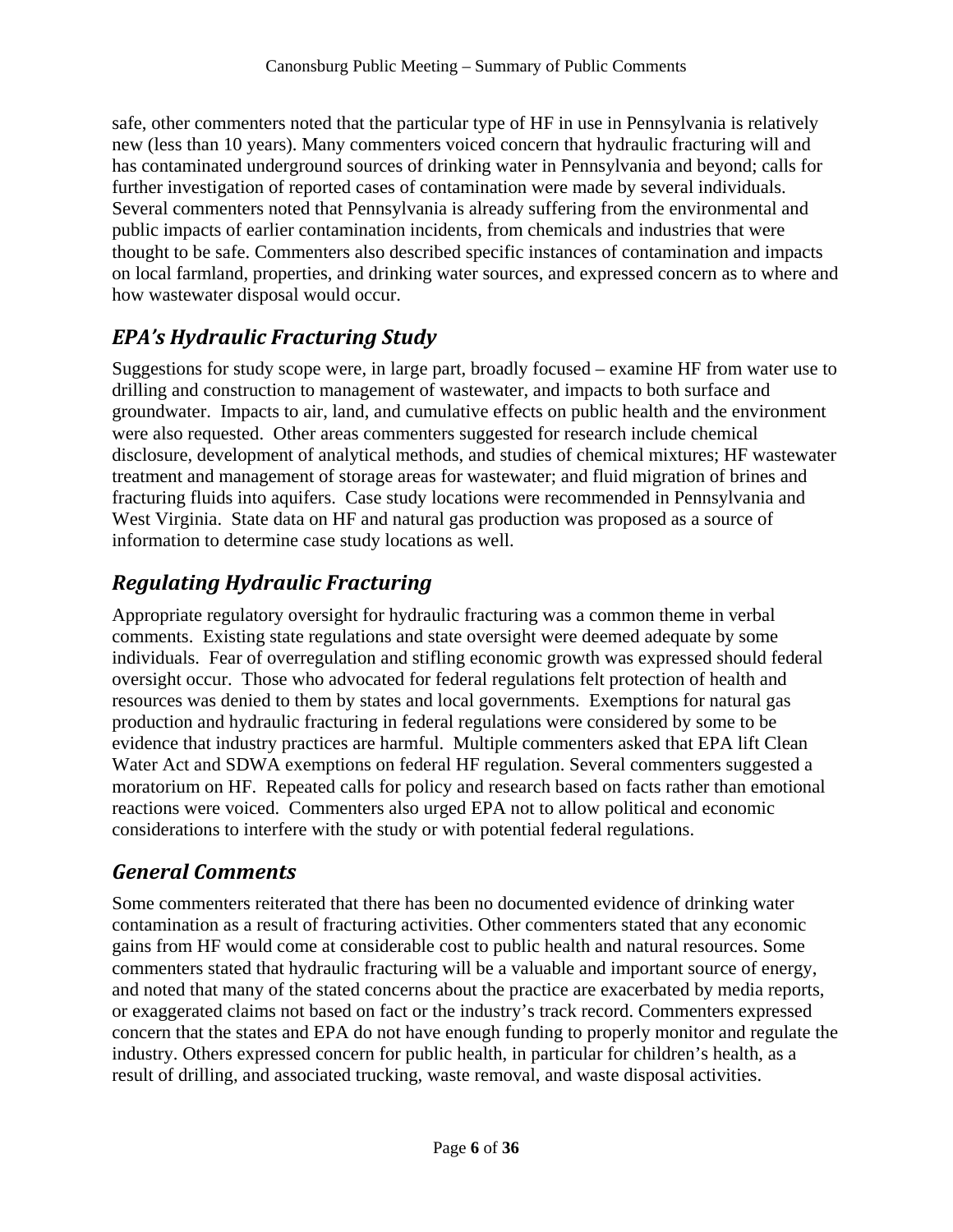# **Detailed Public Comments**

Public comments have been grouped by common theme: impacts specific to EPA Region 3, recommendations for the hydraulic fracturing study, regulation, and general comments.

#### *Hydraulic Fracturing in Region 3 and the Marcellus Shale Area*

Comments on HF in Region 3 and the Marcellus Shale area were as follows:

- The highly variable and unpredictable nature of the HF process can lead to contamination of ground water and drinking water. This is a great concern. Incidents of drinking water contamination where HF is considered as a suspected cause have not been sufficiently investigated. Every day Pennsylvanians worry about their future access to safe drinking water. The protection of underground water sources is especially important to Pennsylvania because we have the second highest number of private drinking water wells in the nation; three million Pennsylvanians are dependent on private wells to provide safe drinking water to their homes.
- Natural gas drilling in the Marcellus Shale region is a major issue for many towns and communities throughout Pennsylvania. If done in the proper way, natural gas development has the potential to create jobs, strengthen the state's economy, and reduce the nation's dependence on foreign energy. However, despite its potential benefits, natural gas drilling presents a concern for the people living near these drilling sites.
- This is an exciting time for this area because of new job creation and economic growth. It is crucial for citizens of southwestern Pennsylvania to have this forum on the Marcellus Shale and natural gas drilling and exploration so that they can express their views on this issue in person. Hearing these concerns will help EPA ensure that this region's resources are protected.
- Increasing natural gas production and use has potential benefits, especially thousands of new local jobs. Natural gas can provide the base load fuel we need for continued economic development while reducing our dependence on foreign oil. The Marcellus Shale will have a tremendous impact on the local economy; it can provide 211,000 new jobs and \$18 billion in Pennsylvania.
- The  $5<sup>th</sup>$  District of Pennsylvania represents a quarter of the land mass in Pennsylvania. It has the Marcellus Shale on the east end and the oldest oil well in the country, the Drake well, on the west end. The District has 150 years experience with drilling. The Marcellus Shale may be the largest natural gas field in years. It could provide over 200,000 jobs in the next ten years, and increase tax revenue by \$1 billion per year.
- HF is a process with a significant history. It has been done for 60 years or more, and one million wells have been safely fracked. When performed correctly and safely, this presents an enormous opportunity for Pennsylvania. Thirty to forty percent of domestic oil and gas is produced with HF. Sixty to eighty percent of wells drilled in the future will require HF to remain viable after one decade. There are enormous opportunities in some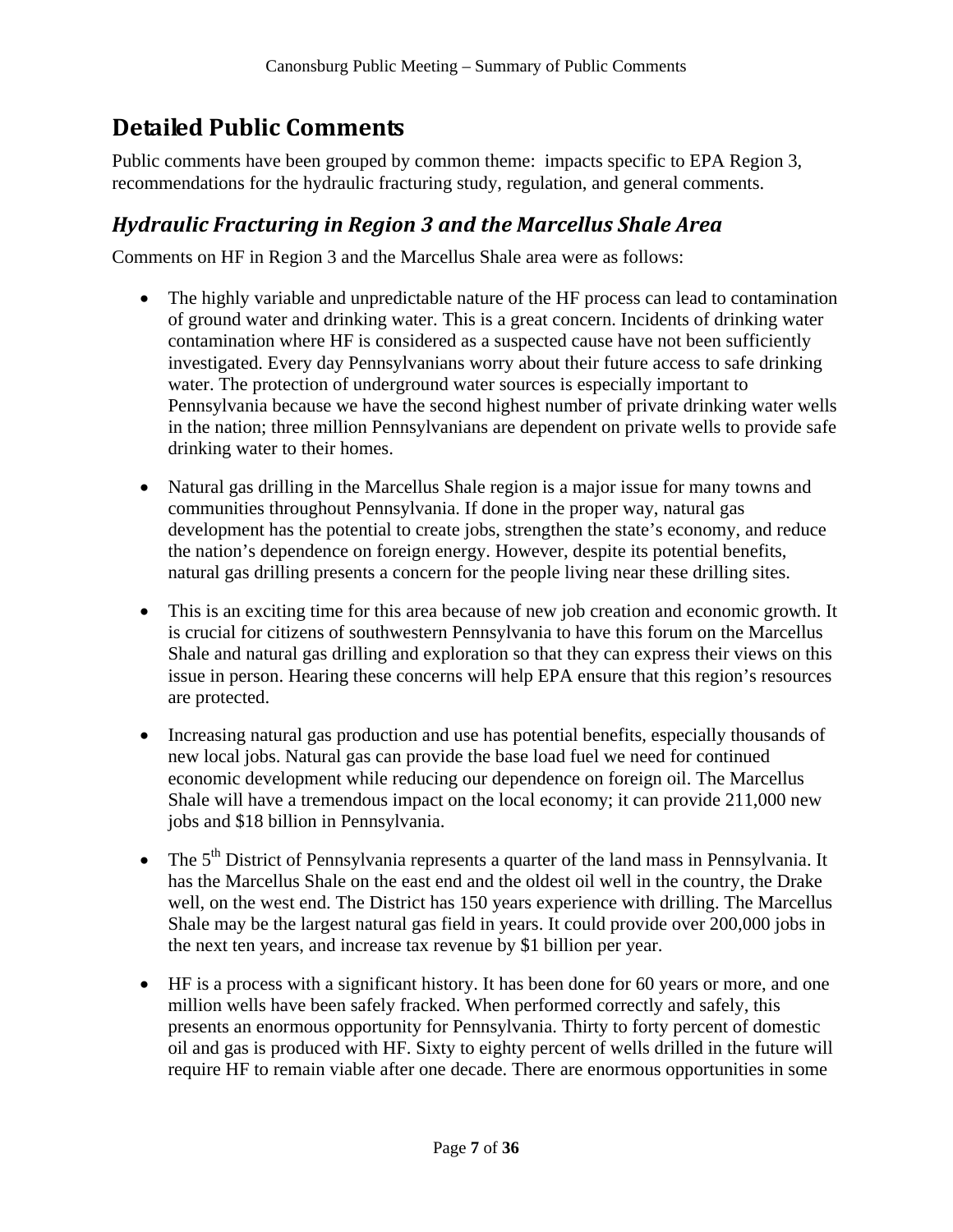of our most rural and poorest areas: jobs, new wealth, and the chance to provide clean natural gas to the northeast with existing infrastructure.

- A stakeholder's family has been fighting for this state for 235 years. Pennsylvania is a special place, and it has been and remains worth fighting for. This boom is similar to other extractive industry booms in Pennsylvania. The arrival of a big industry with air and water pollution issues is a familiar story here. The arguments have already been laid out. This affects residents' lives and the lives of their children. Residents of this state keep making the same mistakes, contaminating their own drinking water and poisoning the state they love. Pennsylvania is worth dying for, but not because of a glass of water.
- This style of HF technology is only 5 years old in this area. Tap water in Pittsburgh from the Monongahela River is already contaminated with acrylonitrile levels 11 times the level allowed in streams. There have been two fish kills and dead cattle. This is similar to Agent Orange—people were ignored when they got sick, because when it was used it was said to be safe enough to drink. Twenty years later, there were health studies and it turned out those men were right to think Agent Orange was dangerous. Many had died in their fifties.
- A stakeholder from Hickory, Pennsylvania lives in a house surrounded by four natural gas wells, some very close to the well cap for a drinking water well. The family relied on that well, and there is no other industry around except for natural gas. In June 2009, the well water was contaminated. Since then, there have been 12 tests, and the well and a nearby creek have been shown to contain numerous volatile organics. Nearby homes also have problems with the same chemicals. The burden of paying for this testing falls on the residents. Pennsylvania Department of Environmental Protection (PDEP) is not capable of testing for acrylonitrile. The well was the only source of water for the family, and two children were exposed to the water. The family now pays for water hauled into a 1,500 gallon tank in the garage. Daily life has drastically changed since they found out about the contamination. They still use the well for some things, but it is not safe for the children to play with the water in the sprinkler. They have daily fears about the effect on the children. They feel they are ground zero here in the "Marcellus plague" and people need help before they are in the same situation.
- The gas industry says that Marcellus Shale drilling will rescue Pennsylvania's economy, create jobs, give people wealth, and unlock "clean-burning" natural gas, that it's safe, and the objections are the fear mongering of environmental groups. These claims should be examined. Many of the Marcellus Shale jobs have gone to Texans and other out-of-staters so far. Drilling jobs are short-lived. The study that identified 200,000 jobs was funded by the natural gas industry. As for wealth and health, see *Gasland*. It's hard to feel wealthy when your land is fouled. Some people leased their land and saw their property values drop due to pollution. Some have seen their families get sick. Also, there were health problems like neuropathy or cancer. Others have seen their animals weakened and their hair fall out.
- Frack pits leak and are never properly sealed. Cattle and deer have access to them. While cattle have been quarantined in Pennsylvania, deer cannot be quarantined. People hunt white-tailed deer for venison. What happens when hunters and their families eat these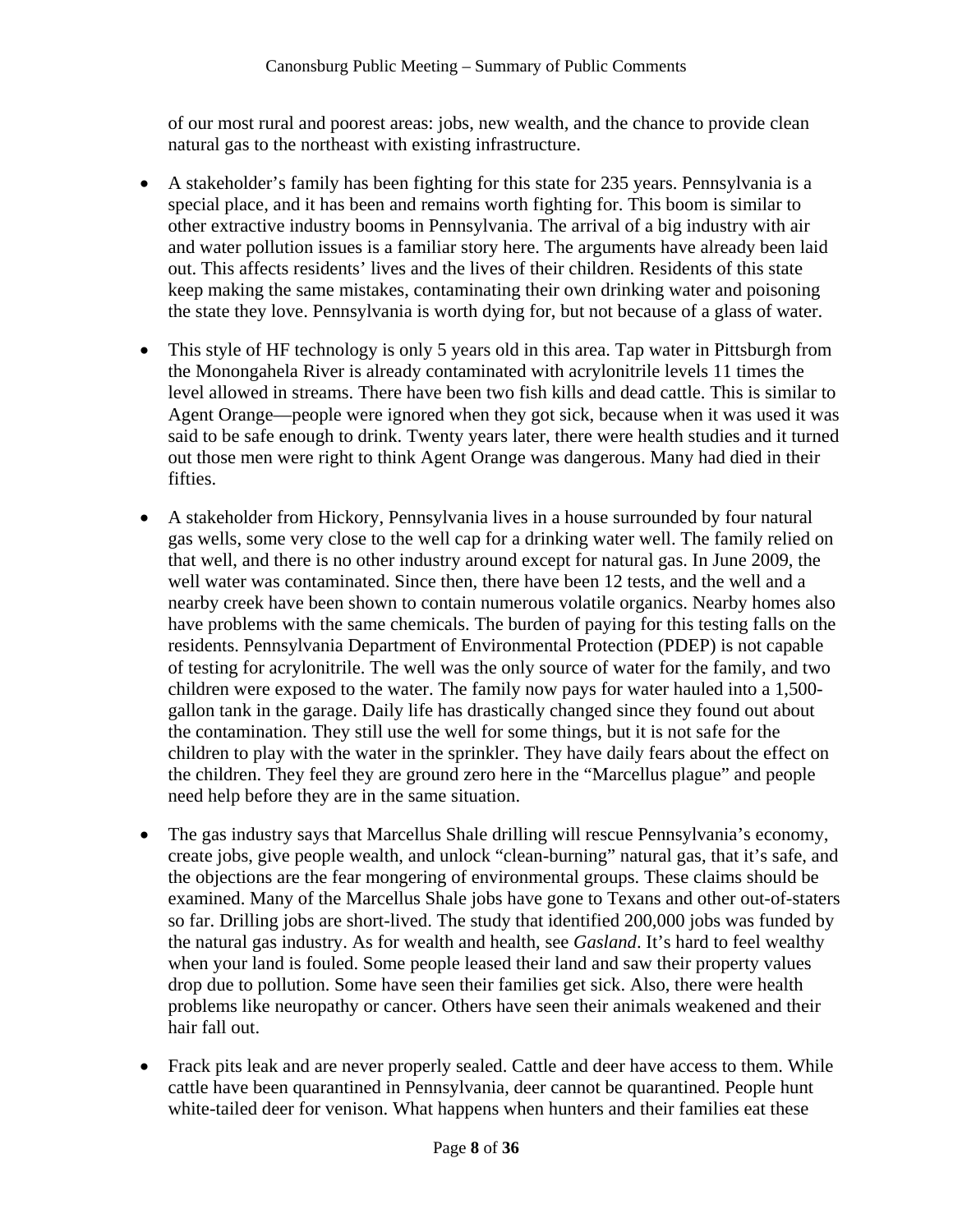deer? How many hunters and their families will suffer? The Marcellus shale may be akin to the oil below Saudi Arabia, but if we are not vigilant we may also end up as dry as the Arabian Peninsula. Action must be taken now.

- A resident of Hickory, Pennsylvania has lived there for 37 years. In 2005, there was drilling on his neighbor's property. The water turned oily brown. He called the drilling company, described what happened, and was asked to prove it. He called his state representative, and they asked if he had called the drilling company. He called PDEP. After PDEP took a water sample, they said the water was safe. He was surrounded by gas wells; the closest 907 feet away. Five of his goats died, and he had no idea of how bad the water was. Only after a call from Washington, D.C. did he know the extent the situation. Manganese levels were 140 times higher than the limit and iron was 243 times the allowable limit. The test showed that there were lots of other chemicals too.
- We don't know the effect of HF on water. Pennsylvania has another rich resource: its rural nature and agriculture. EPA was designed to protect the environment, not protect jobs. In the paper, we see that EPA says this will bring jobs. But EPA was established under a conservative Republican president to protect the environment. Remember the "three threes"—you can survive three weeks without food, three days without water, and three minutes without air. But you can go without natural gas for a lifetime. Do not allow industry to pillage our resources and go home with the money like the coal industry did.
- In the summer of 2007, the casing in a gas well drilled 800 feet from a citizen's house blew out when the well was fracked. There was a bad taste and smell in the water, and the family experienced health problems. They filed complaints to every group they could think of. The drilling company supplied the family with water for two months. The well water was discolored, but PDEP claimed it was safe to drink. The family has been paying for water after the initial two months because they still see effects: the family has dry skin and there is still a bad odor. Pre- and post-drilling testing did not include tests for HF chemicals.
- A citizen's well is contaminated with cyanide, benzene, toluene, and other chemicals these are deadly chemicals. This dangerous practice needs to be stopped to protect lives and natural resources. An economic war is being waged against the United States. The rights of landowners and citizens are being violated by the fracking companies. West Virginia failed to test drinking water. In 2009, a volunteer program took up this responsibility and tested for VOCs and the results were shocking and frightening. Corporations are allowed to poison land and water and put drilling waste on roads and in rivers. Highways and roads leading to these sites are damaged and destroyed. Drugs and prostitution follow the rigs and workers are dying of cancer, tuberculosis, and silicosis. Canonsburg is a historic site of nuclear contamination. EPA should make this meeting an historic victory for human rights.
- There are gas wells one mile from a resident's house, a processing plant within one mile, and a compressor station within one mile. She is concerned about waste, human health, the environment, and the health of Chartiers Creek.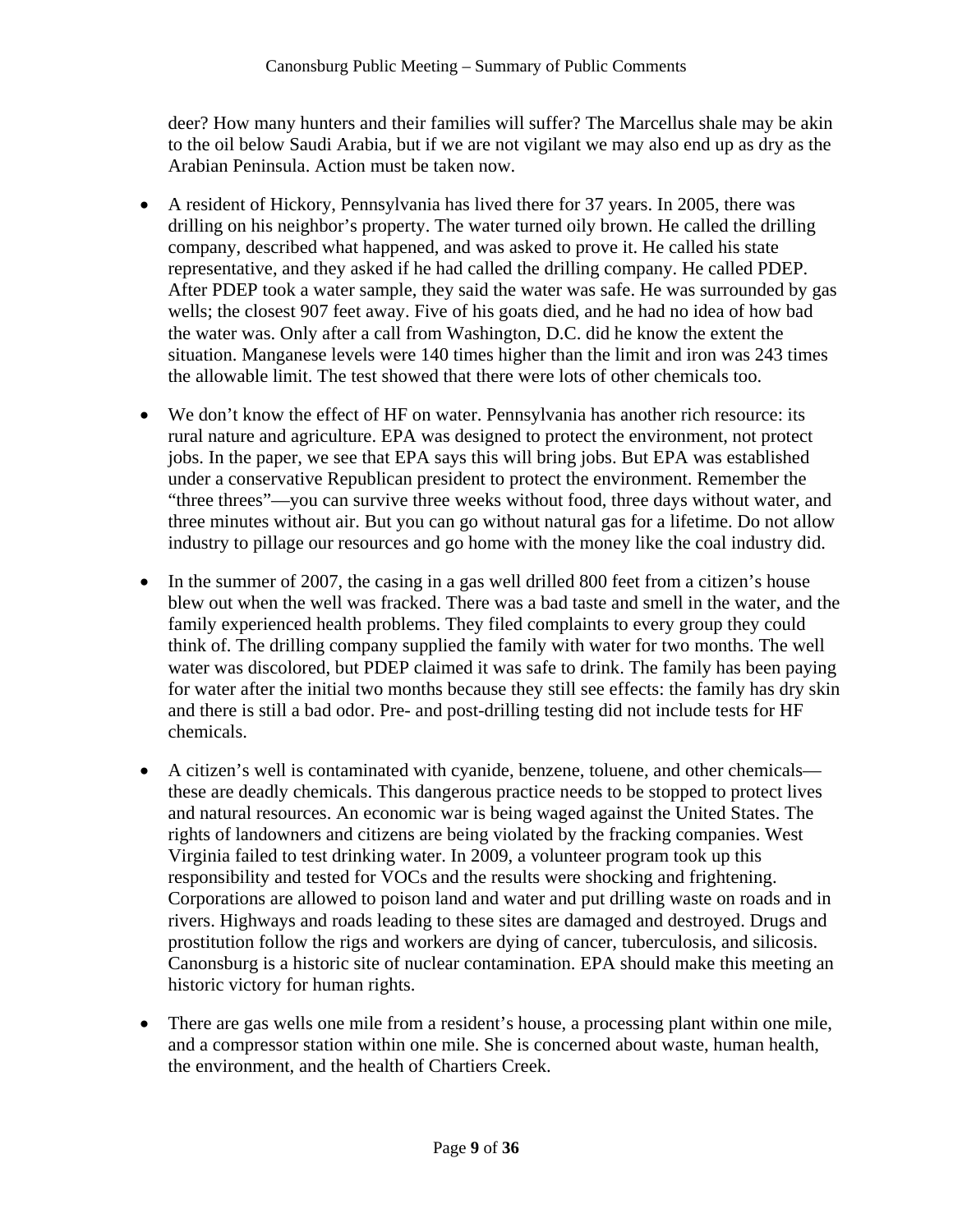- Gas well drilling is a dirty business, any way you cut it. From the middle of March to late April of this year, a citizen kept a log of the activities drilling companies did quickly in order to avoid getting caught. The environment is being affected in Washington County. The sights of day and night operations are quite alarming and overwhelming. This is from his log: Called the PDEP and asked if they would take a tour. Did not receive a call back. No action was taken by PDEP. March 29, flare stacks blowing in Hopewell Township 20- 30 feet high. Huge flare stacks blowing out of proportion.
- A candidate for U.S. Senate has heard from people who no longer drink water from onceclean wells, who can't let their kids play on their farms due to the dangers from frack ponds, or who can't live on their lands. The industry statement that drillers have never been responsible for contamination and that there has never been a single proven case of contamination is foolish. In their view it is all coincidental; it's not their fault. This position is a scam.
- A citizen has city water, but lives near a 560-acre wooded park. He can imagine drilling there because the city is broke. The citizen is concerned.
- A nurse in Colorado almost died because she was exposed to fracking chemicals. The drilling company refused to disclose a list of possible chemicals so that the hospital could properly treat her. Because of incidents like this, a commenter feels surrounded by danger. The stakeholder felt as if he could call 911 every day of his life. He can't count on the PDEP. They receive so many contributions and are lobbied so heavily. The commenter noted that such a system would be called bribery in most countries but in the United States it's called lobbying.
- A citizen lives within a mile of a frack well and feels she is not exempt from any of the horror stories told at this meeting. Our own worst enemy is ourselves: we take the profit and then we get the contamination.
- In 2007, Dominion Gas asked to drill two horizontal wells on a citizen's property. He said no, but they said they would use eminent domain, and they claimed they had a lease from 1921. They said the water would be protected or restored. The commenter lost his water well, a spring, and a pond for cattle. As drilling progressed, frack water spilled into the pasture. PDEP said they dump it in fields in West Virginia and that it was safe. During 2008 and 2009, the commenter lost ten calves. They had multiple problems. He lost a two-year-old heifer too. PDEP said, "That's a farmer's luck." The commenter fenced off the pond and hasn't lost any more cows. Five water wells had to be dug before he found water. The new drinking water well is 30 feet from a manure pile that been there for 30 years. The water is salty. The PDEP says it's salty because it's not being used and that it meets federal standards. The commenter has been paying for drinking water since 2009. Industry must be held accountable. He feels he is subject to terrorism and threats on his own property and he is stuck with the problems created by the HF industry with no one to help him. This is intolerable. Dominion Gas said that PDEP signed off on all further liability.
- Frack water is being dumped in backyard creeks. People don't know who to call. There is no one to call. By the time somebody comes, the people dumping the water are gone.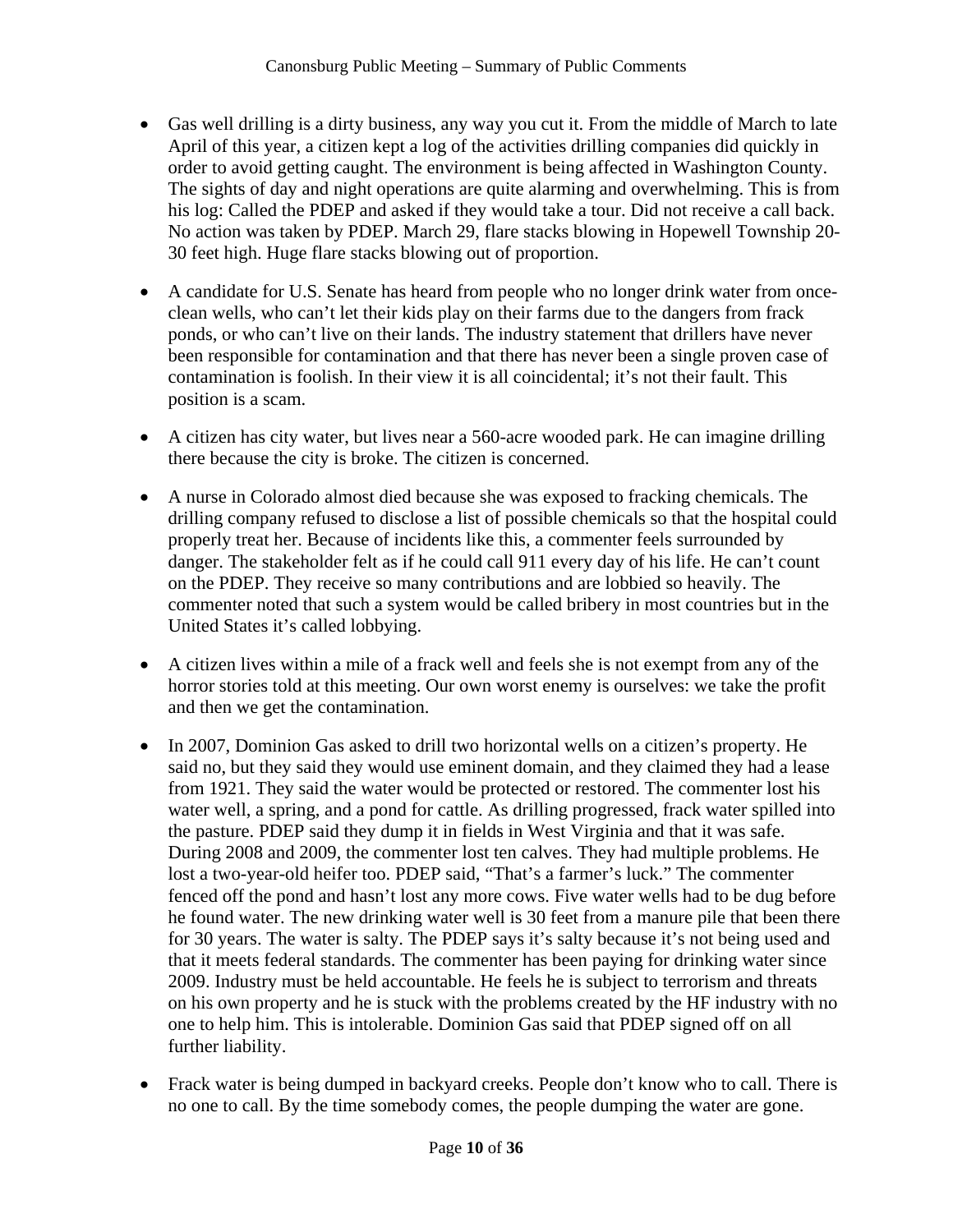These trucks have been seen driving without license plates so they can't be identified. No one can call the police because the trucks have no license plates.

- Wastewater from HF contains endocrine disruptors, which affect fetuses. This explains why local calves are born with severe deformities. People laughed at a commenter who talked about prostitution and drugs, but that is a fact. Just read the press releases of the local police departments. An independent study in Colorado said there was a rise in the crime rate and sexually-transmitted diseases – that is a fact. It is important to be educated about these consequences and it is EPA's responsibility to protect people who cannot educate themselves.
- Almost a year ago, forty-three miles of vibrant Dunkard Creek in Green County were poisoned and thousands of aquatic organisms died in an environmental disaster. Dunkard Creek has survived, barely, with the help of watershed groups and volunteers. It has endured until the 21st century. Nine years of toxic byproducts from mining nearly destroyed it. But now it has been destroyed by the natural gas industry. There will be repercussions for generations to come. CBM and Marcellus waste poisoned it.
- What are we willing to sacrifice for energy: our children, our elderly? The dead fish in Dunkard Creek are a testament to the lack of enforcement. How many times do the citizens of Pennsylvania have to be disrespected or violated before they demand from the local, state, and federal government that they protect their quality of life? State agencies have refused to act properly. The citizens of Pennsylvania have waited for and welcome the U.S. EPA.
- A citizen has been directly affected. The commenter threw up fluorescent fluid and has scars on her body. Her father was also affected. He was on a catheter from a stroke and needed one liter of fluid per day. He was given well water that was contaminated with frack fluid. It had 1.8 mg/L of methane and approximately 30 mg/L of chloride. The people up above with Atlas Energy did not tell them the water was poisoned. The water was contaminated by Atlas Energy. The commenter felt her father was embalmed alive from the chemicals in the water—his body would not even burn when he was cremated. Her mother has pounds of ashes sitting in her hallway. She can't take a shower or turn on her water. At the meeting, she sat next to someone who laughed at the comments.
- In Hopewell Township, an energy company built a well—a "Mount Marcellus"—across the street from a citizen's house. The well is surrounded by a tent city; it does not look like the beautiful pictures of wells the industry prints. There are such awful vibrations from the well that they almost rattled the house right off the foundations. It is a mess. EPA can come out and see it anytime they want. The citizen didn't sign a lease. He has no public water. They should have to put in public water and fixed the roads first. Hopewell Township used to be known as the place near where *Night of the Living Dead* was filmed – maybe they will film the next sequel here as well.
- We should consider the potential economic benefits to Pennsylvania and the United States. Unemployment in Pennsylvania doubled in the past two years, and there have been layoffs of state employees. Natural gas could create 211,000 new jobs and add \$18 billion to Pennsylvania's economy – a significant boost. A citizen has personally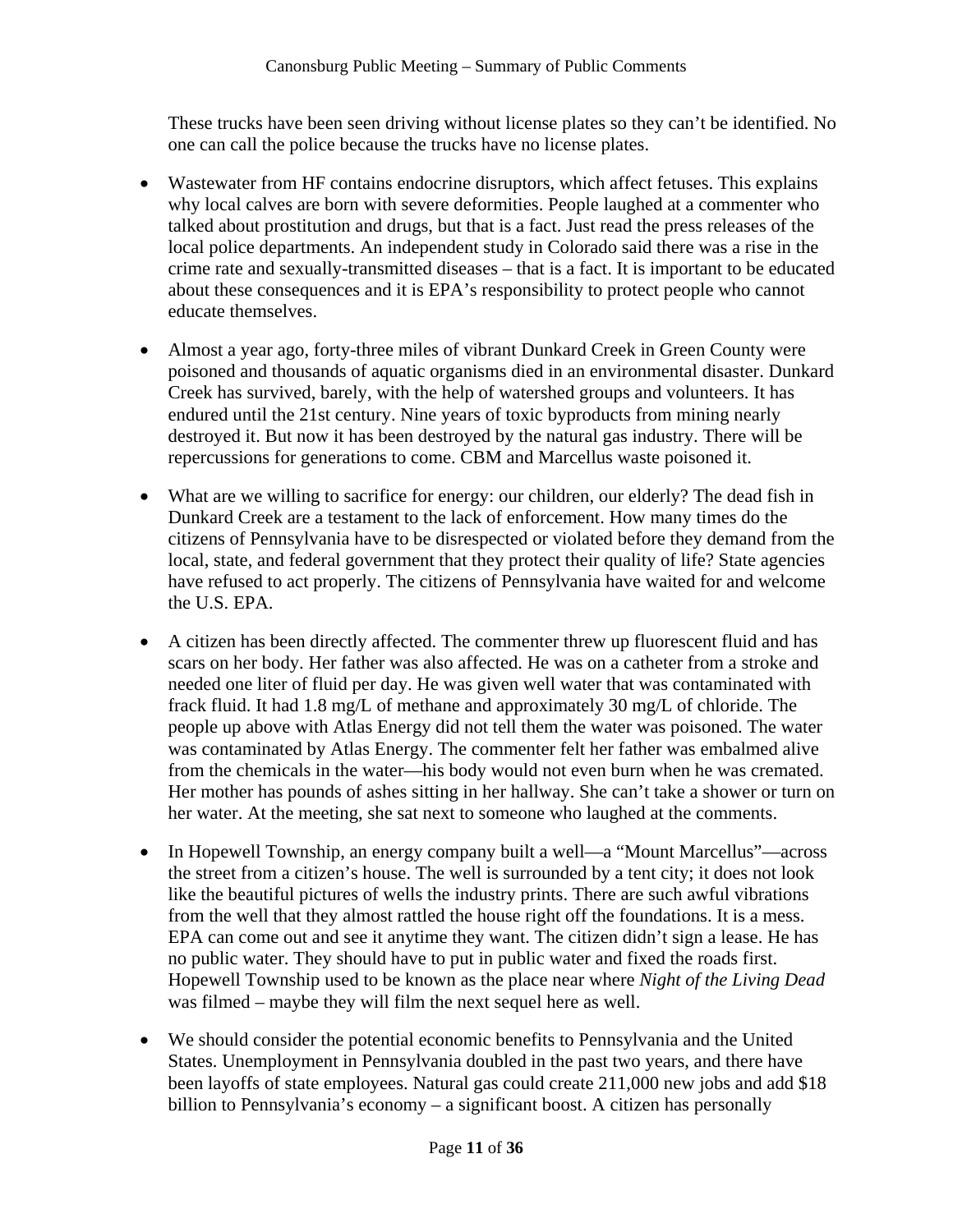struggled with unemployment recently and understands the toll it can take on a person. It's in our interest to continue to process natural gas in a manner that protects the health of the community and supports the economy.

- Natural gas could provide Pennsylvania with 200,000 jobs and \$18 billion for better roads, better schools, and better-paying jobs. Let's make sure we are making the right choices as we come back from the economic slump.
- A resident of Lincoln Place, near Pittsburgh, has been personally affected by an underregulated and irresponsible industry. More than 80 of her neighbors leased gas rights. Other than the horrendous stories, the commenter wants to remind EPA of the hidden dangers of what is already there. Here are the facts: the Marcellus is a black shale, which contains uranium, pyrite, and other hazards. Pyrite reacts in the atmosphere to form sulfate, which causes acid mine drainage. It is also an emission source when struck by the drillhead. Uranium has radioactive decay and it is a source rock for radon gas. EPA says that radon is the second-highest cause of lung cancer, after smoking. How are these materials being handled and disposed of? They're in impoundment ponds. This has to stop.
- A Caterpillar equipment dealer has seen a positive impact from Marcellus Shale development. In April 2008, the business employed 1,515 people. In the second half of 2008, they had to reduce by 463 people. At the end of 2009, they had 1,052. So far in 2010, they've increased by 59 people, mostly due to demand from the natural gas industry. They will add 50 more in the near future due to increased business from natural gas. This is important when Pennsylvania unemployment has doubled in the past five years. These are real numbers with a direct effect on the lives of the people of Pennsylvania. Growth comes from reduced costs and increased revenues—this business has had increased revenues, and they expect the growth to continue as long as the HF industry continues to grow. Continued and sustained growth and additional investments grow the local economy.
- Nurses are concerned about the health of the patients they serve in the present and in the future. What will patients have to deal with because of the HF in the Marcellus Shale? Fracking chemicals, some of which are very familiar to nurses as carcinogens, many may affect water and fish. Also, drilling emits volatile chemicals into the air we breathe. Seventy percent of the fluid remains in the ground and it is not biodegradable.
- There could be widespread benefit to the Commonwealth, with jobs, local energy, and the production of clean-burning fuel. The Pennsylvania Council of Professional Geologist's Marcellus Shale policy statement is available at http://pcpg.org.
- Technology today is more advanced and sophisticated than in the past. Here in Pennsylvania, HF has happened for over 50 years and is tightly regulated by the state. Plus, there is the commitment of industry to protect the environment—there has been no single incident drinking water contamination on account of these existing tight regulations. This is recognized by groups including the Ground Water Protection Council (GWPC). The Marcellus Shale Coalition does not resist regulations. It is working every day on how to regulate to protect drinking water, health, and Pennsylvania.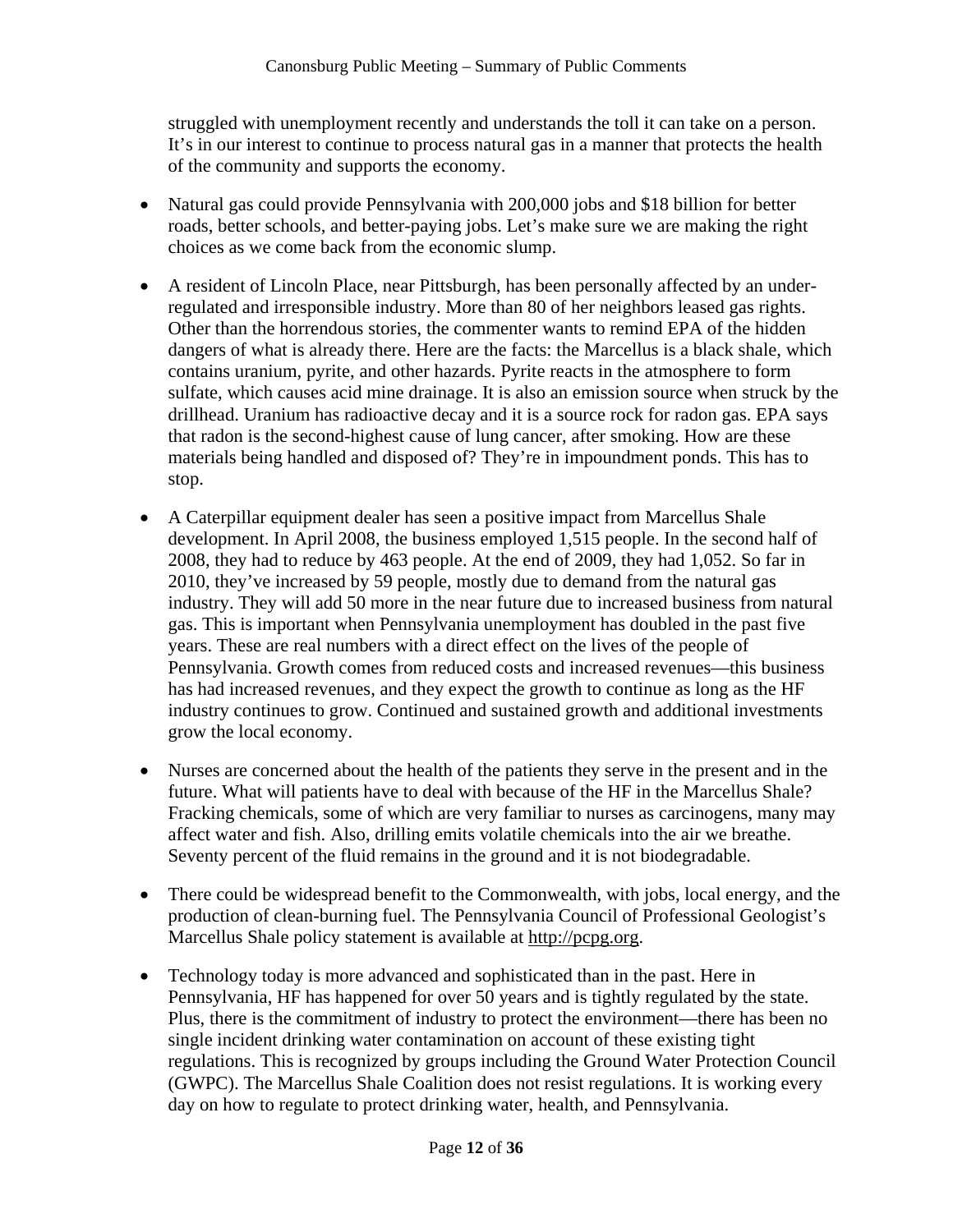- The Marcellus Shale provides the nation with an opportunity to completely rid itself of its dependence on foreign oil. Pennsylvania will be able to export natural gas in three to five years, and it could support the entire country's total demand for natural gas for 20 years. Added to other shales, it could last many more years, maybe up to 100.
- HF is a vital technology for domestic energy production and has been for 60 years. Range Resources is not a stranger to Pennsylvania. Employees and their families live here. Safety and transparency are the core values of a growing base of 400 Pennsylvania employees and subcontractors. EPA is working with a host of stakeholders and experts and several decades of data. The commenter has seen hundreds of wells safely use HF. HF has been performed more than a million times, and it has been and can continue to be safe and in balance with the environment. EPA should work with other groups to responsibility develop the nation's clean-burning supply of natural gas.
- There was an explosion in Clearfield where 30,000 gallons HF fluid escaped containment and nothing was done. EPA said it was a "serious incident."
- "First, do no harm" is an oath that reminds doctors and nurses that they have an obligation to weigh the consequences of their actions. Landowners have a responsibility to do no harm to the habitat they call home. A seismic testing center approached the commenter and told her that they would be entering her property without her consent. They said they were doing research. Now she has a constant pit in her stomach – she feels helpless and at the mercy of big business. The PDEP advised her to cooperate with the drillers and not go against their demands. The responses are all the same: "There's nothing you can do about it." "That's the way the laws are in Pennsylvania."
- Is having our drinking water tainted for weeks without our knowledge okay? Is having a Water Buffalo for your water supply an acceptable way of living? Is it okay to have your land devalued? Is the phrase "prove it" an acceptable response? Are millions of gallons of chemicals put into the earth acceptable to future generations who will have to deal with the results?
- A father, businessman, geologist, and fisherman is proud of working for the natural gas industry. His company supplies cutting edge technology to the clients that can meet and exceed the best environmental management practices and very strict regulations in Pennsylvania. Natural gas will flourish in an environmentally sound manner.
- A natural gas company, their partners, and others have all opened additional offices and hired more employees. Before hydraulic fracturing in the Marcellus, the industry in Pennsylvania was facing layoffs and closures.
- There is a high level of industry scrutiny and oversight in Pennsylvania. There are best management practices developed specifically for natural gas in the Marcellus Shale that have pushed this industry to the forefront of sustainable development. Children should be able to enjoy the natural resources in Pennsylvania. The gas industry is helping to provide the sustainable energy our nation deserves. Drilling practices are protective of human health and the environment while providing clean energy for our nation.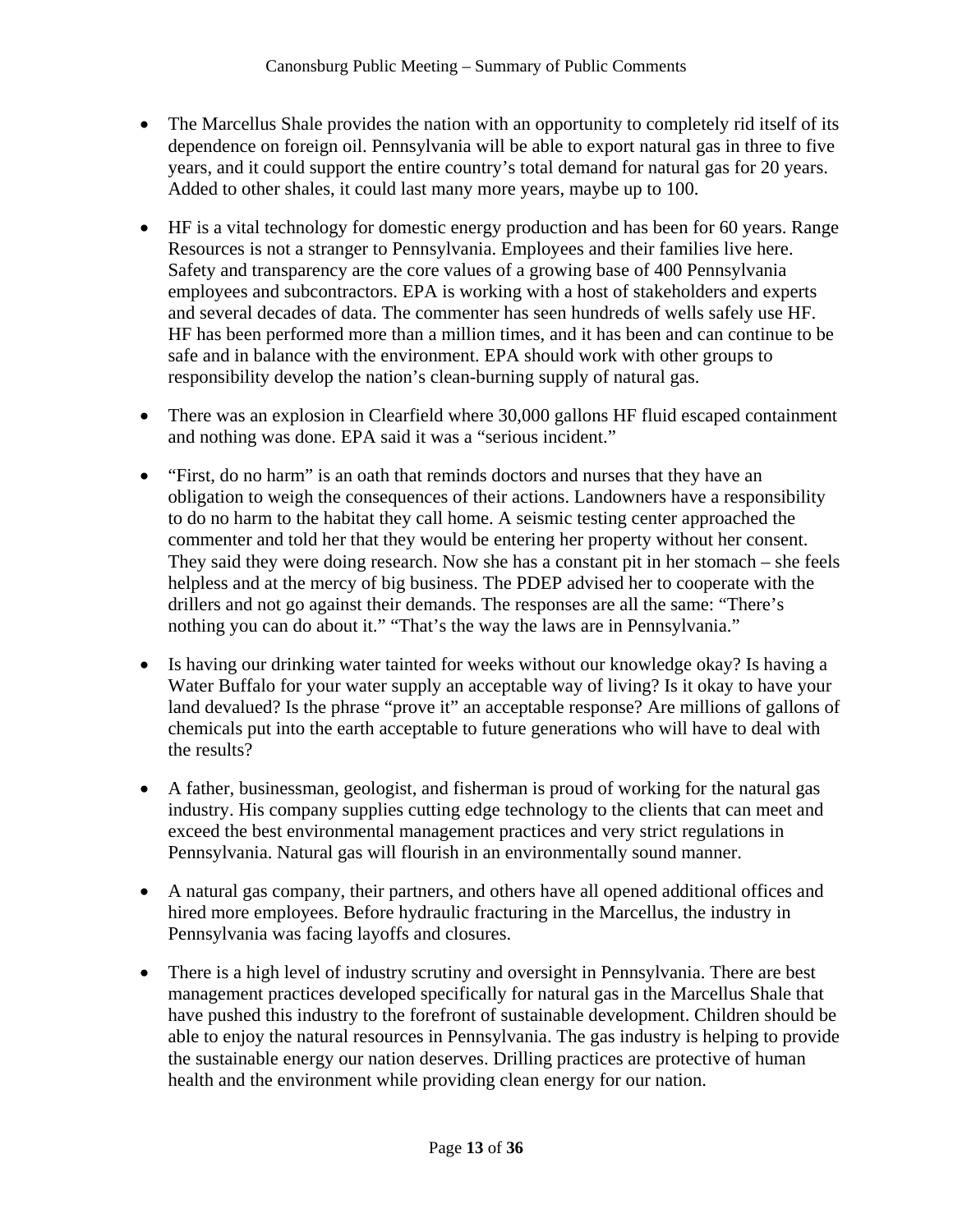- A citizen presented two documents to the EPA. One is from February 28, 1989, signed by the EPA Administrator. It recognizes the fact that abandoned wells can act as conduits for the upward migration of toxic substances. The Marcellus Shale is not a solid monolithic layer of shale with no variations. Second, there is an 1888 newspaper article that says "Every man has an oil well in his backyard." It is an exaggeration, but it shows the drilling activities of the past. The citizen challenged the EPA to try and find a map that identifies these locations so our surface water and drinking water can be protected from HF.
- A citizen expressed concern about HF, water and air pollution, and highways. There are illegal signs on the highways saying "Roadwork ahead." There are laws in Pennsylvania governing signs on construction sites. These roads need to be put in right. The commenter would like to meet with the Pennsylvania Department of Transportation (PennDOT) and other industries concerned. Drilling companies don't answer their phones.
- A citizen was looking for steady work and recently found a good-paying job with a drilling company due to the growth of the Marcellus Shale natural gas industry. She's concerned too but knows her company always does the right thing. If you endanger jobs, other people won't have the same opportunity. Natural gas can provide 200,000 jobs industry is helping people get back to work. For every \$1 into the state from the Marcellus Shale, \$1.90 in economic output is generated.
- The first natural gas well in West Virginia was surveyed in 1760, by George Washington. Fracturing has been used in West Virginia for over 60 years. EPA's 2004 CBM study and GWPC's 2008 study in the Marcellus Shale concluded that there is no problem or contamination from HF. In 2007, the West Virginia DEP conducted a 2-year study on HF for CBM in horizontal wells. All the water wells within 1,000 feet of a leg were tested for baseline and after fracking. Results found high levels of contamination from fecal coliform before and after fracking. A large amount of money has been spent to prove that industry does not cause any ground water contamination.
- Here is a list of incidents. July 2008: A site in Wyoming had benzene 1,500 times the limit. 2009: 8,000 gallons of fluids spilled from a Cabot site near Dimock, Pennsylvania, seeped into a creek, and killed fish. 2010: The Tioga County, Pennsylvania Department of Agriculture enforced a cattle quarantine after the cattle had contact with drilling wastewater. 2010: Cabot was ordered to close an earthen pit with tears and holes. February, 2008: There was a leak from a waste pit in Parachute, Colorado, and 1.6 million gallons of used fracturing fluid were able to reach the Colorado River. 2007: A Utah storage pit leaked 1,200 gallons of fluid. Eight days later, there were foaming agents in the Green River. 2008: In Susquehanna County, West Virginia, 800 gallons of diesel fuel powering a natural gas rig leaked 350 feet from a wetland. 2010: A blowout in a Clearfield County, Pennsylvania well lasted for 16 hours. The well operator cut corners and caused this blowout, shooting fluids into the air. 2010: A Texas natural gas line erupted after utility workers accidentally hit it while digging. There are many more incidents like these, and EPA should look into them.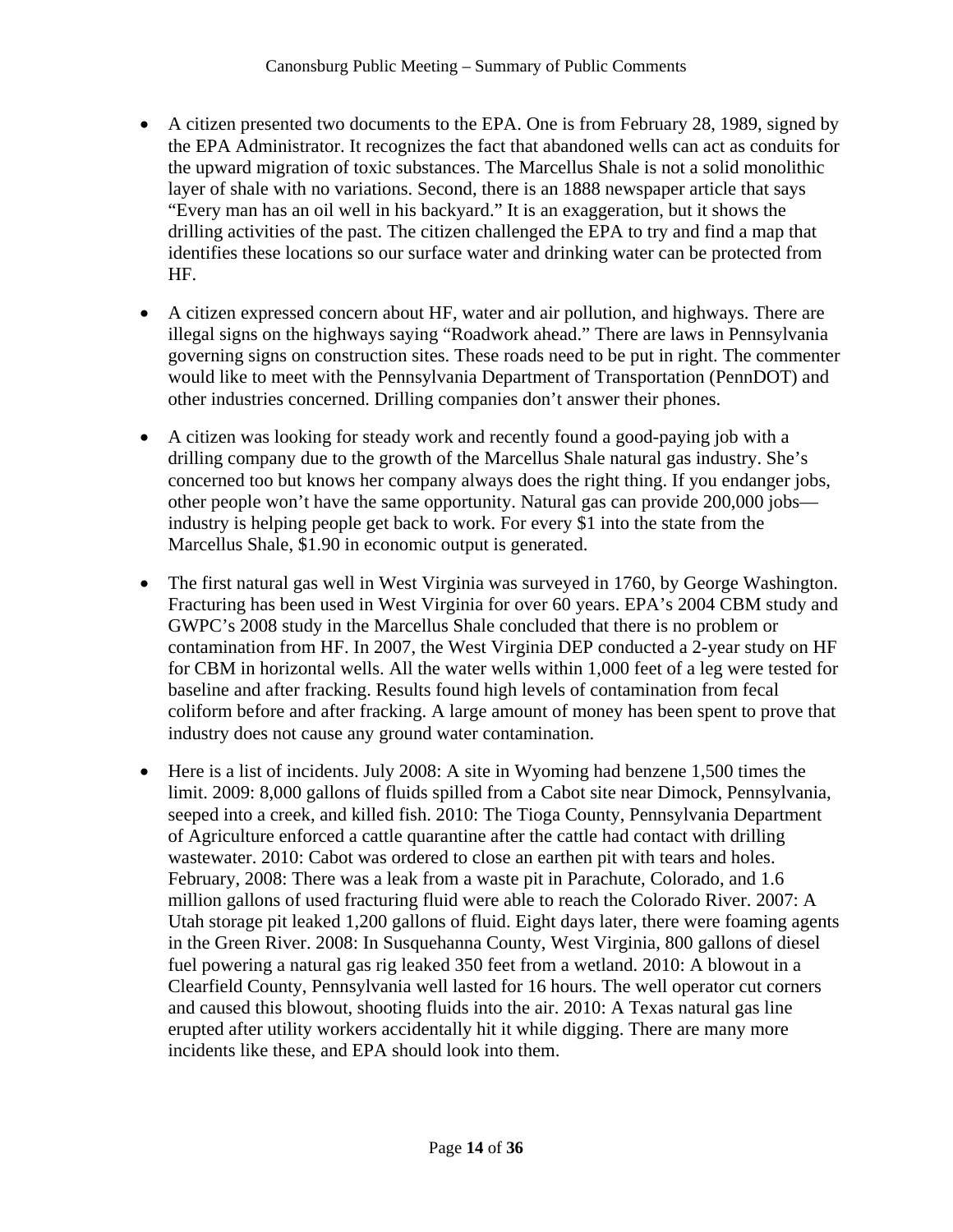- An employee of the Pennsylvania gas industry is from Tennessee, but he spends his paycheck in Pennsylvania. His family lives here as well, and they keep their money in Pennsylvania too. A great effort has been made to expand the workforce in Pennsylvania. Five miles from here is a training location, which trained over 100 students this year. They all have jobs in the Marcellus Shale right now making \$60,000 per year. This money is not going back down south.
- A local business owner works with drilling companies. Most of the advisory/tech-side people he sees are from Texas because they know the business and have more experience, but 60% of the rig crew are from the tri-state area. However, local people deliver ice and water and provide other services. The opportunities are there from an economic standpoint. He supports the study and wants benchmark data.
- EPA should look avoid many of the lies that surround hydraulic fracturing. In Western New York State, a school in Chautauqua County has had gas wells on their properties for years. In towns, villages, and cities, many wells have been fracked safely and productively. Concerns about water withdrawals are very good. But where is the concern about the 35 million gallons that leaks from the New York City water system every day, without that problem being solved?
- We have heard and seen much about lighting water on fire. Methane migration has occurred from drilling, but it also occurs in nature—maybe if the Pilgrims and the Native Americans had possessed lighters, they could have lit their water on fire too. China has just passed the United States as the number one consumer of energy. Where would the United States be without the Marcellus Shale and other sources of energy?
- We have heard a lot about industry best practices. A gas company bought an abandoned pond on a citizen's neighbor's land. PDEP approved it, but drilling waste would have ended up in public water unless the commenter had alerted them to leakage. This case does not attest to strong regulation from the PDEP. This is in the second best watershed in Pennsylvania. PDEP also gave waivers to a drilling company to move a drilling pad closer to within 30 feet of a surface water source for no other reason besides convenience. This is hard to reconcile with the "best practices" or "well regulated" image the industry tries to project.
- A citizen living in a residential area was shocked to learn that that Atlas Chemical was drilling on her land. The area has clean air and no water problems. For the gas companies, it's all about money. Residents don't want pollution in the air, and they don't want the water affected. They don't want animals dying. Citizens should have some rights, not just the drilling companies. They don't want this in their backyards.
- A citizen, who has been a petroleum engineer since 1965 and who is also an environmentalist, doesn't understand why drilling concerns and environmental protection can't coexist. The shale is terrific and has a 300-year supply of natural gas that could make the country energy independent, but it has to be done right. The jobs are needed and the shale can provide the jobs. The citizen wants to see people return home and raise families in Pennsylvania. The citizen is also a representative of the Lakota community and a Sundancer.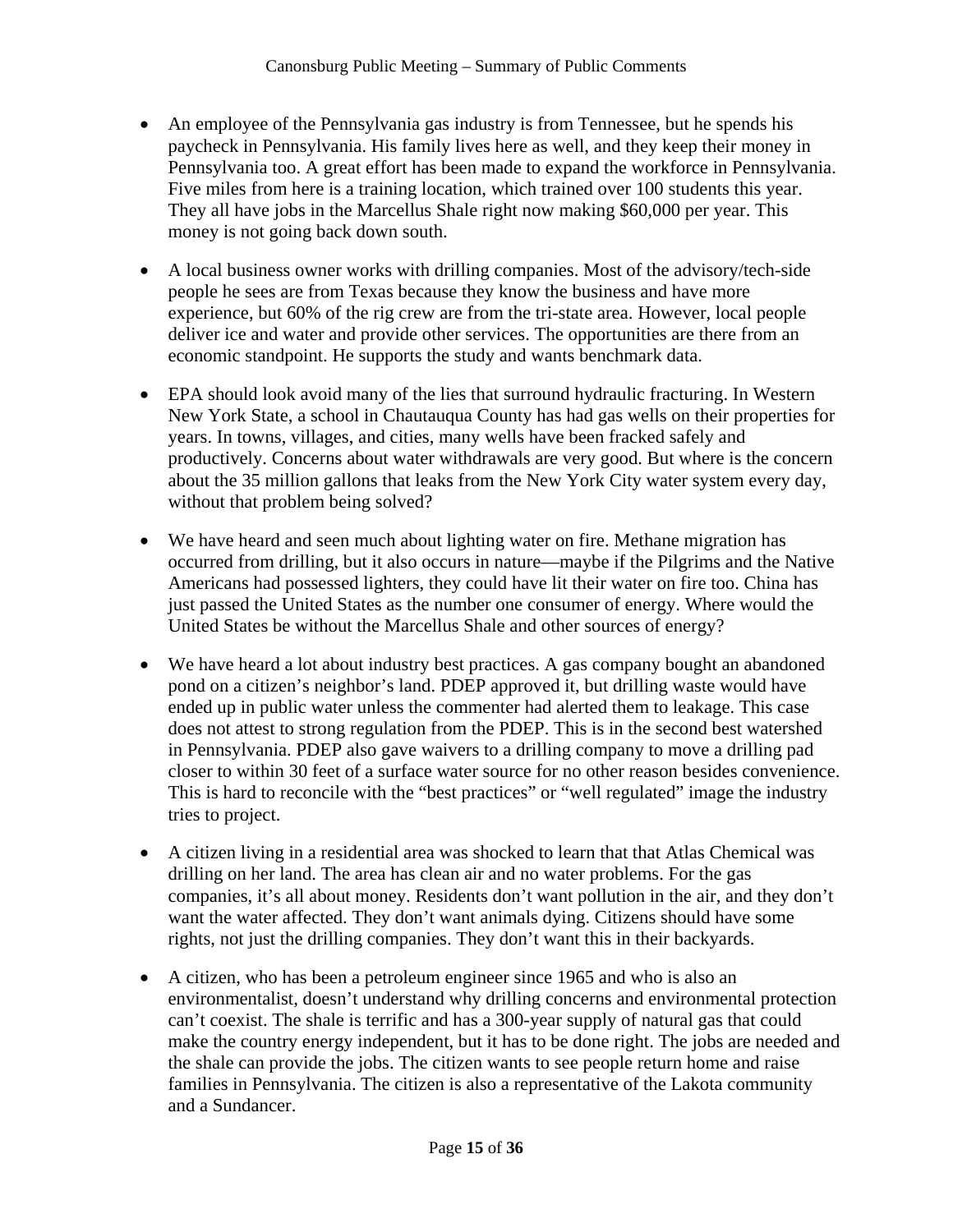- A citizen has been reading in the paper what his town council members are doing, but when people attend meetings there is silence on the issue. The problem is secrecy. Drilling locations are not disclosed because they're on private property. No one can find out what is going on in the industry.
- Natural gas drilling in the Marcellus Shale gives citizens a sense of urgency. Everyone has a stake since everyone drinks water.
- EPA should proceed with the precautionary principle and not let short-term economic motives be the driving factor when citizens will be paying more in the long run. Ultimately HF could cost a lot more, and cause more suffering, than the benefits drilling brings to Pennsylvania.
- HF is a time-tested method across Pennsylvania and the world. In Pennsylvania alone, fracking of wells has been standard for over 50 years and 10,000 wells.
- Whatever comes out of this study needs to be based on fact, not emotion. The local economy has grown with drilling. Businesses grow, local restaurants hire new waitresses, and hotels hire staff too. The natural gas industry is responsible for the creation of thousands of jobs locally and 2.4 million jobs in support services nationwide. A temporary halt would result in significant job loss. A 2009 study determined that if HF is prohibited for 3 years, 1.8 million jobs would be lost. EPA should consider all information before moving forward.

## *EPA's Hydraulic Fracturing Study*

Comments from the public regarding the scope and content of EPA's study are as follows:

- The reasons for supporting the Congressional request for this study are many. Recent incidents in the state raise the question of whether the necessary steps have been taken to protect Pennsylvania families and communities against the detrimental side effects of drilling.
- A key approach for the study must be to characterize the constituents that are used. PDEP's Bureau of Oil and Gas Management released a list of chemicals that are used in the hydraulic fracturing process. Since it was posted labs have received calls to test for these chemicals. From a technical standpoint, however, many of the chemicals have no approved analytical method. Significant method development is needed in order for testing results to be legally defensible. Also, there are no risk criteria for the chemicals with which to compare the resulting data. EPA should create a subset list of chemicals (for example, indicator compounds only present in ground water compromised by HF or flowback water). These indicator chemicals would ideally have risk data associated with them. EPA should involve commercial labs in the process of developing a list of indicator chemicals.
- The Center for Healthy Environments and Communities is doing research into public health impacts of natural gas operations in the Marcellus Shale. Research includes a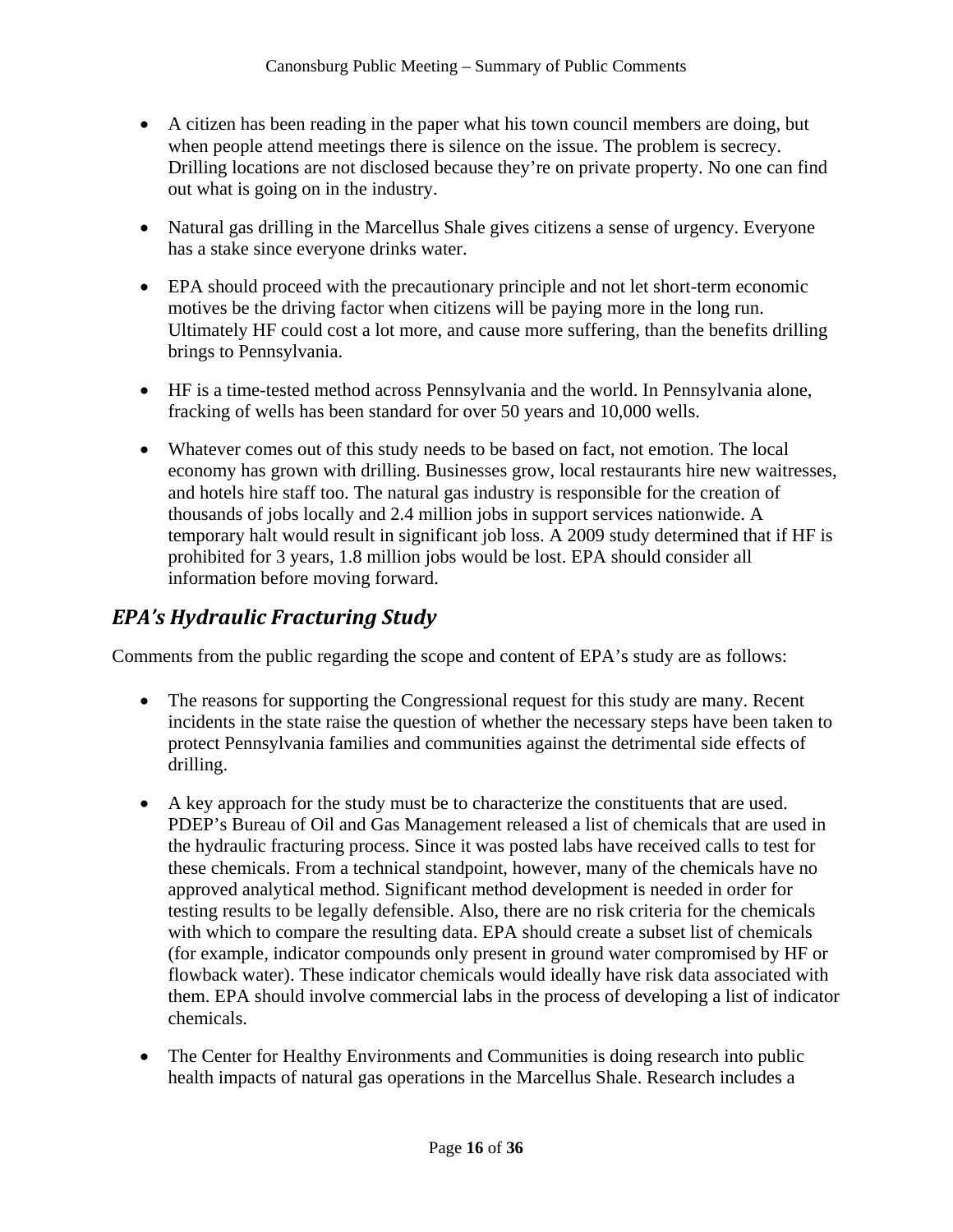literature review and compiling the experiences of citizens to examine both quality of life and health issues.

- There is a need for additional study of the movement of dense brine and the fracking fluids and chemicals through porous underground formations. Industry says HF has been done for 60 years. But not in the Marcellus Shale. Scientific evidence says that fluids left after hydraulic fracturing can move through subsurface layers into underground sources of drinking water and surface water. This poses a public health hazard for water wells, especially private water wells which are currently unregulated water sources in Pennsylvania.
- The Marcellus Shale is linked to an increase in radon gas in homes above the shale. Does increased disturbance from drilling provide more opportunity for radon migration into homes?
- Another item of concern is the integrity of well casings over a period of time.
- A great concern is the chemicals used in HF. They are highly toxic and cancer causing. Many are known, but some are proprietary.
- A greater concern is the movement of fluid into groundwater. The fluids go into the aquifer and poison the water. In EPA's 2004 study, migration was shown to be unpredictable and occur over greater distances than expected. Many health problems such as heart, kidney, brain, and blood damage arise through prolonged or repeated exposure. Chemicals are injected in the ground, they are transported, and frack water is stored in open pits. If what is injected is alarming, these pits have dangerous amounts of contaminants.
- ABS Materials has won prizes and grants for their work in environmental remediation. They have developed a nano-glass water treatment system. This year, they have a trailermounted system and are working with Clinton Formation produced waters in Ohio. The system can treat up to 100 gallons per minute. The system captures greater than 99% of volatile organic compounds (VOCs), including agents added to produced water from stimulation operations. In the study, EPA should consider emerging technologies such as this for recycling produced water and fracking fluids.
- EPA should not lose sight of the major amount of withdrawals from the headwater streams that the residents of south Upshur County, West Virginia rely on daily. Residents adapt when the streams flow low, but when withdrawals take away the water residents rely on, there is a direct impact on how they can live without a public water supply. The headwaters are especially fragile and last summer they were pumped dry. There are stream gauges in West Virginia, but the gauges for this water source are in another watershed in a larger portion of the river. So even if industry was attuned to recommendations, they could be seeing that they could take water according to the gauges downstream. EPA should not overlook the withdrawal volume as an impact of HF.
- All the chemicals used in fracking should be included in pre- and post-drilling testing.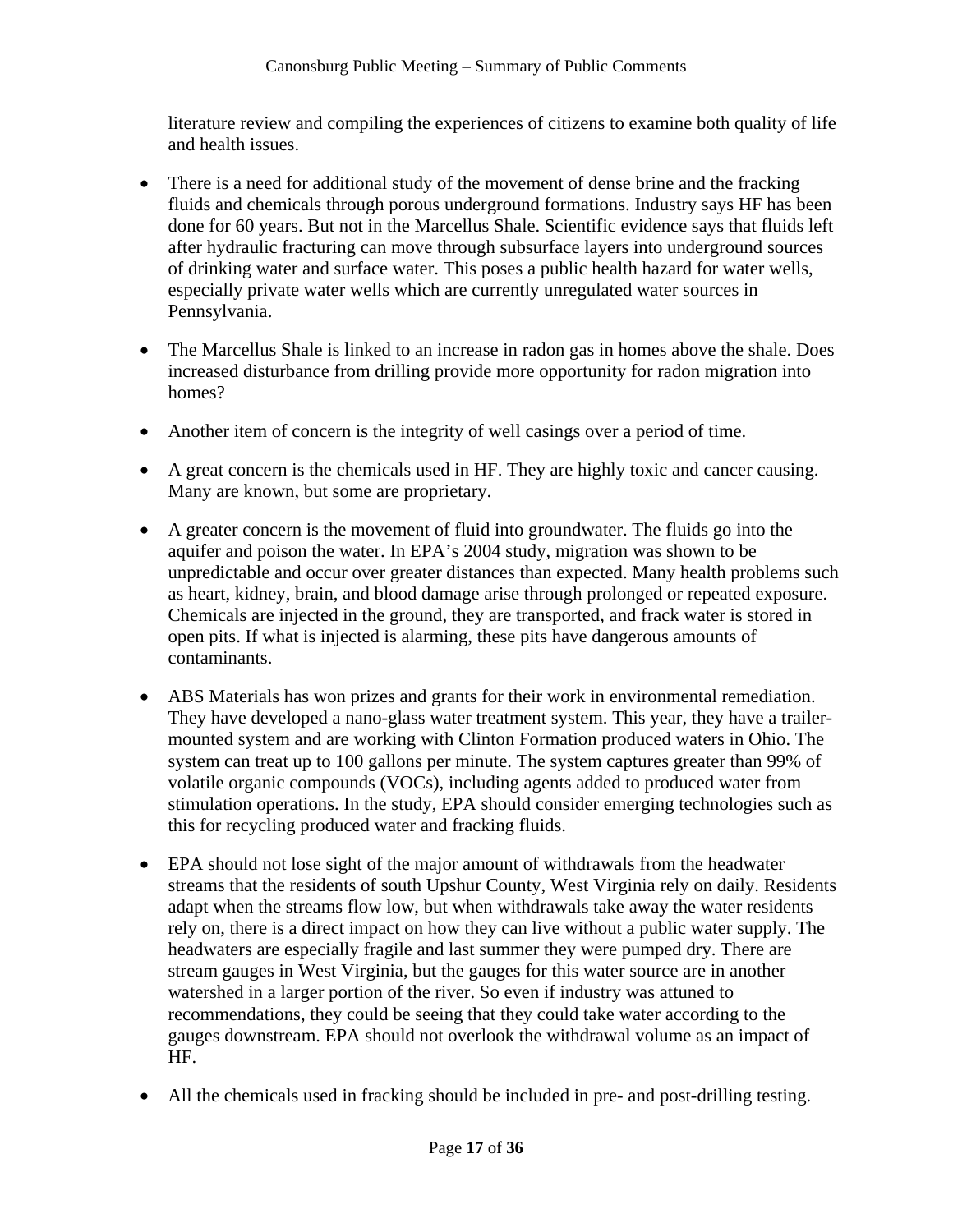- EPA should also look into casing standards and the air effects of open ponds. Containment ponds are allowing leaks.
- Wastewater treatment and disposal is another concern. Total dissolved solids (TDS) levels are high and plants are unable to treat this. Wastewater treatment plants cannot deal with fracking chemicals. Families' health and safety are at risk.
- Millions of gallons of water are used at each well, and thousands of wells are being drilled. This means billions of gallons are removed from the surface water budget to drill these wells, and half a percent of a billion gallons is still a very large volume of chemicals that are subject to accidental release and ultimate inclusion in ground water. Much of the produced water is going to storage ponds that leak and overflow. The contents flow to ground water. EPA should look at what happens to that water. Accidents should be expected and EPA should look for them.
- Problems have been encountered. We still know very little about the hydraulic fracturing process. We need to understand the whole process from start to finish.
- EPA should keep the study properly focused on the Congressional mandate: the relationship between HF and drinking water. EPA has a better chance of completing the study if it is properly focused. EPA should not waste time and resources on topics that are outside the scope. The technical workshops that will be held this fall will provide an appropriate scientific grounding. The surface management of fluid could be an expert workshop topic.
- The subsurface is alive with microorganisms. The 2004 EPA study on coalbed methane (CBM) and a 1983 study at Allegheny College identified 11 possible sources of contamination from HF, including: slush pits, surface discharge during fracturing or servicing, road application of brine, natural fractures, faulty bottom seals, movement from strata producing brines or natural gas, lateral or upward movement through permeable strata, movement directly into shallow aquifers where a surface casing is of insufficient depth, and through leaks in surface casing.
- Roadside application of brine is going on in this state and is a possible source of contamination. Considering that five million gallons of water are needed for each well, it's not surprising that landowners have reported contamination and a lack of water pressure. Future concerns include the water stress of withdrawals, residual microbe activities, and high TDS released to surface water after "treatment."
- There is substantial public concern about HF. A comprehensive review will confirm that sound application of this technology, following risk-based decision-making principles, will confirm that there is no risk to public health or the environment. The American Petroleum Institute (API) has guidance documents with a written framework, developed with a comprehensive risk-based approach. They are available at http://api.org.
- For priorities, the study should not be focused too narrowly on one part of the water cycle. The study should be expanded to include all aspects of the water cycle. It also needs to include the impact on air, the land, and biodiversity. As for gaps, in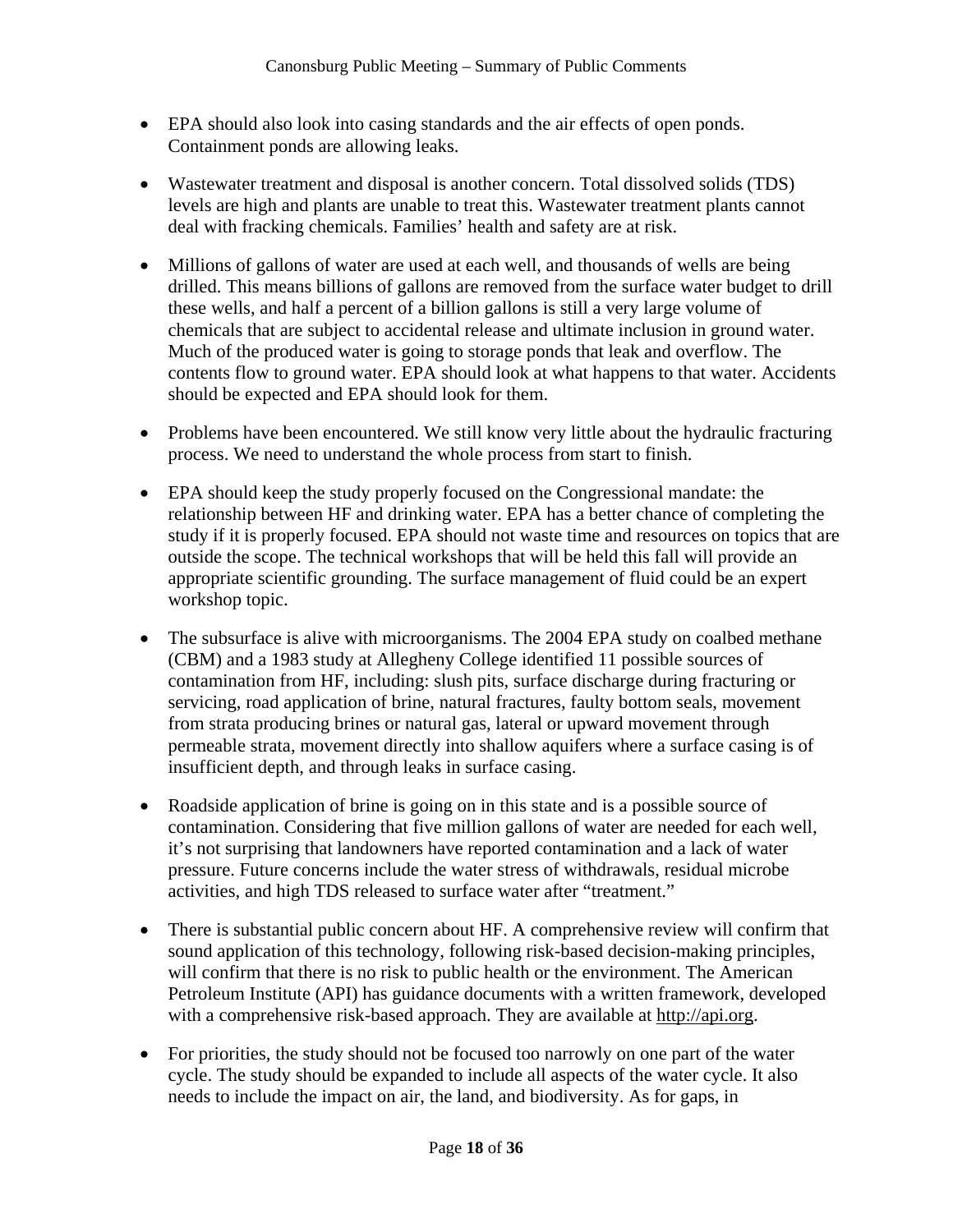Westmoreland County, there are stories of neighbor against neighbor and community against community. In the cast of Pittsburgh, the city council supported a moratorium. Allegheny County is considering the same, like New York State. We're now seeing city, county, and statewide concerns cut across all aspects of the Marcellus Shale. EPA should leverage their position as a national arbiter of environmental concerns. For data: EPA has heard plenty of people here tonight. A fifth question is: what should EPA be doing now?

- Study criteria should include the management of wastewater and residuals (with regard to Table 1 in the feedback document regarding stakeholder input that EPA distributed). There are no UIC wells in Pennsylvania, so that is not an option for storage here. Will it be possible to dilute the wastewater to a safe concentration?
- EPA should look at the effect of recycling on frack water —since there are more chemicals added each time, does the water get more concentrated as more chemicals are added with each cycle? Also, what is the effect on pH?
- The case studies should include areas with underground coal mines, which are especially sensitive.
- Environmental laws are human health laws foremost and utmost. EPA needs a conceptual site model that includes all potential vectors for chemicals in and out. There are already cattle, deer, and fish advisories due to pollution. EPA needs to consider every way for human health to be affected, through inhalation, etc. Also, consider developing causal models that people can use to protect themselves. Currently, in Pennsylvania, if you are more than 1,000 feet from a wellhead it is up to you to prove that the wellhead was the cause of harm. It is unacceptable for people to be on their own to prove contamination.
- EPA should study Pennsylvania because it has a high rural population and more drinking water wells than almost any other state. EPA needs to be here and help Pennsylvanians fight what is happening in these communities.
- There is already 150 years of oil, gas, and coal extraction in this state—how might these underground activities affect newer activities? This is a knowledge gap. EPA should consider well casing, and the toxicity of mixtures, not just individual compounds. Also, seasonal variations in flow.
- EPA should do as thorough a job as possible. As for the scope, don't act too narrowly, don't just look at the fracturing moment. Look at the whole process of extraction from these deep gas shales. If there is a problem with cementing or casing, that would have environmental or public health impacts. If there is a problem with the frack pit, that will also have impacts. And the wastewater that is generated, that will have impacts.
- As for potential case studies, there have been a lot of options presented at the meeting tonight. But there are not just individual cases, there are also PDEP records. The 2010 records show that one in seven wells drilled into the Marcellus Shale had violations, like improper casing or cementing, disposal, or frack pit violations such as leakage or improper construction. There are over 150 examples of leaking frack pits or otherwise compromised frack pits. These need to be investigated by EPA.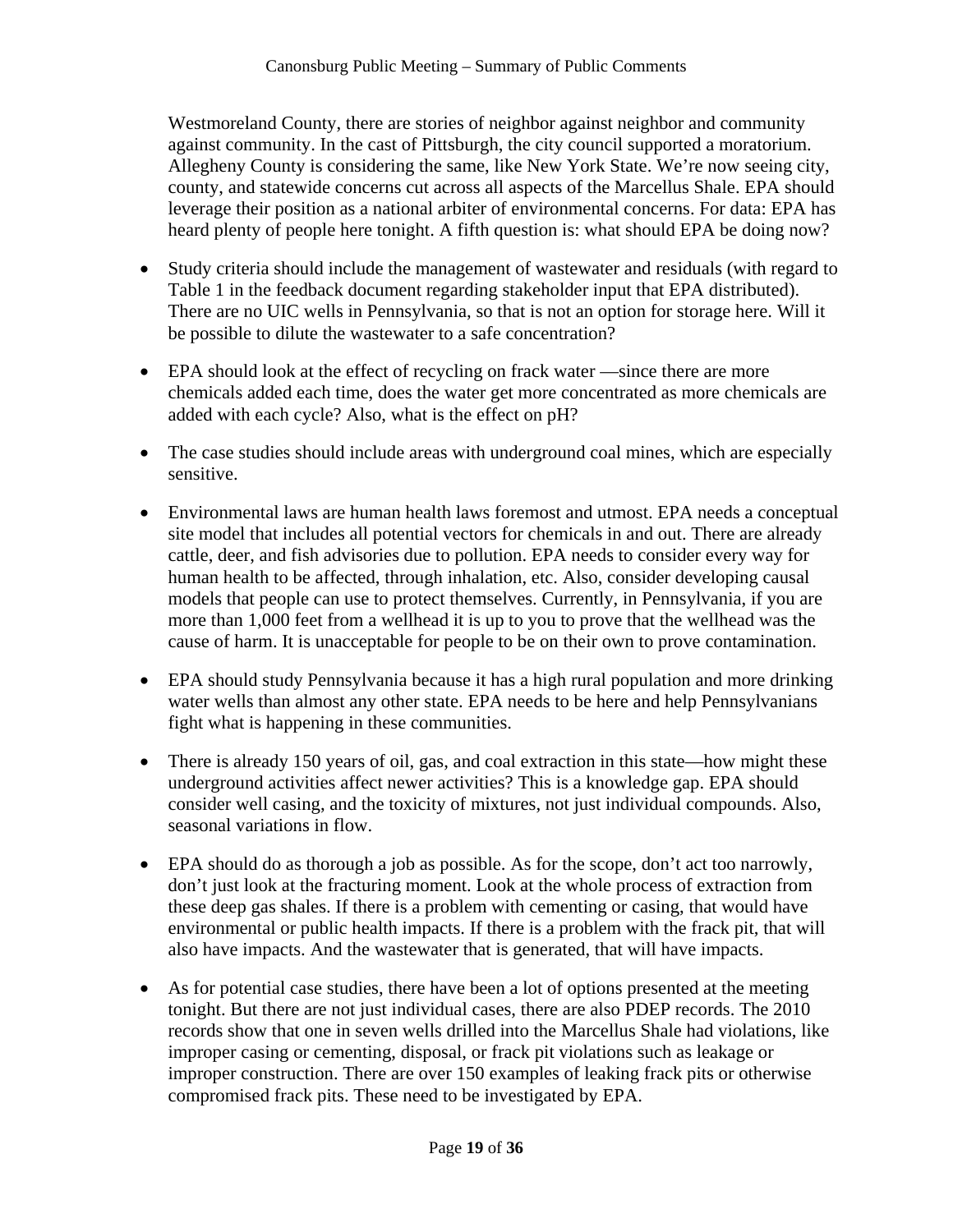- For a case study there are one million wells nationwide, and a huge data source in the records of state agencies. EPA should review those files and any related complaints, and how the state investigated them. EPA should look at surface or leakage complaints too and compare surface complaints to impacts on surface sources. Many of these complaints address different sources of contamination like traffic accidents, industrial discharges, or household releases.
- It is good that EPA is considering the entire hydraulic fracturing lifecycle. The study must include identifying the makeup of the frack fluids, so they can be tested for. Look at a variety of frack jobs, the storage of chemicals before and after use, migration to water sources, seasonal ground water differences and the impact on migration, timelines on how chemicals may move, where fracking fluids and other wastes are disposed, impacts of disposal decisions, transportation of frack water offsite, well casing failures, recycling opportunities, and worst case scenarios.
- People have multiple sources of drinking water, so it is good that EPA plans to examine sources of drinking water for rural and urban uses. EPA should also study cumulative impacts. There are thousands of permits in the Marcellus Shale. The study needs to go on for a number of years.
- There is considerable information available to EPA on the League of Women Voters Web site. Here are some questions to extend the scope of the study: What is the cumulative impact of withdrawals? Will there be specific standards and oversight of casing and storage pits? How will wastewater be comprehensively tested and treatment implemented? What regulations must be established to address abandoned and orphaned wells? The EPA presence on this issue is encouraging. HF is an unnecessary waste of other irreplaceable resources. Timely answers are expected.
- Industry should be required to maintain a desalination facility onsite—portable systems are available—because when water leaves the site, salinity is a big issue. Industry should be subject to additional transparency. House Resolution 3534 would require disclosure. EPA should also address frack water on the surface.
- Stakeholders on all fronts—urban, suburban, and rural—are all affected by HF because they are interconnected. EPA needs to consider the effect on all environments and look beyond the ideal case. Maybe there are no negative consequences in the ideal case, but in the real world the ideal case is never the case. What if something like Clearville happens again? What will happen when people get cancer from poisoned water? This study should be executed with respect to the scientific process. EPA should remember the study's aim is to protect people, not just trees and wallets. EPA should do the study clean, do it well, and put a moratorium in place until the study is done, if not permanently.
- The chemicals used in HF need to be identified in order to determine if ground water or surface water has been impacted. Whether MSDSs are supplied should not be the focus. Analytical methods do not exist for many of these chemicals. Also, combinations of chemicals with variations in concentrations complicate things. Quartz and cristobalite are red herrings. Instead, EPA should focus on identifying a narrow series of identifying markers to assure the cleanliness of drinking water sources and identify contamination.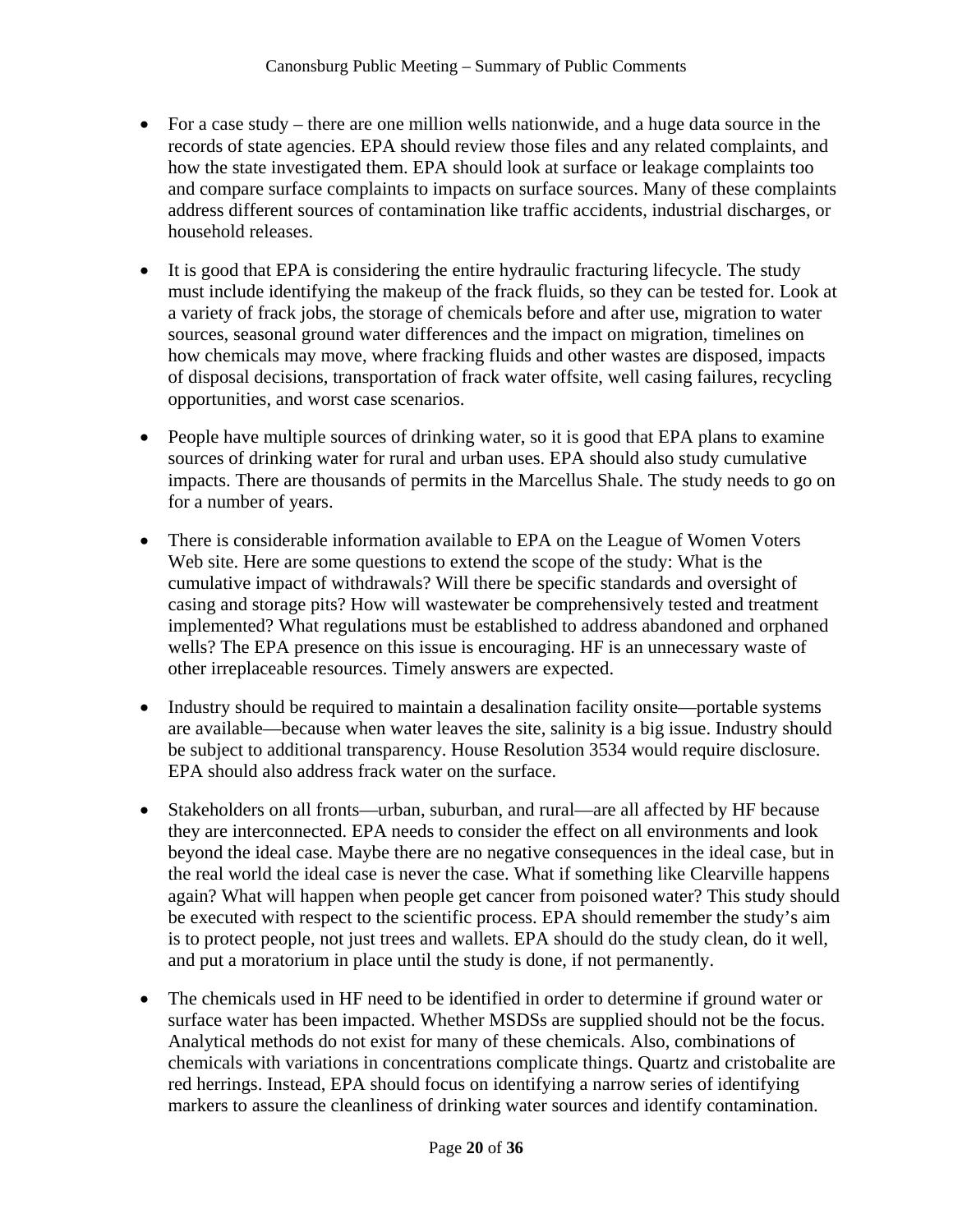EPA could develop an analyte list for substances with indicators that are ubiquitous indicators of the HF process, that are detectible at the parts per million (ppm) or parts per billion (ppb) level, and are able to be transported over long distances.

- The study must be extensive to include all aspects of deep well gas extraction and guide regulatory efforts to ensure drinking water is safe. EPA should not just focus on the action of HF, but the larger process of natural gas extraction and development. Risk of ground and surface water contamination occurs not just at the moment of fracturing but during the whole process. EPA should expand the scope of the study to include the entire lifecycle. Track all potential pollution pathways: flowback, casings, and impoundments. Produced and flowback water should also be looked at. There are examples here in Pennsylvania: for example, PDEP ordered a halt to drilling in Dimock.
- The study should include cumulative impacts, including consumption, disposal, air, waste management, and roads and development in residential areas. One company spilled 8,000 gallons of drilling fluids. Cumulative impacts need to be examined. New roads and well pads will be needed for gas extraction, some in high-density residential areas. Any drilling must protect public health, drinking water sources, and our rich natural heritage. If the natural gas industry won't do this of their own accord, the responsibility falls to the local, state, and federal government and the study should respect this sentiment.
- This study is akin to investigating the flammability of Rome while it burns. The impacts are real, and the process is not safe. However, the question asked is, "Will Rome burn?" Some people are content with the obvious answer, but others need a detailed peerreviewed study of all the combustion processes in the wood. The conceptual model is good, but results should be available now, not in 2012. EPA should take one month to summarize the available evidence. The risks to public health are unacceptably high. We need a moratorium until it's proven that it HF is done safely. Then EPA can carry out the detailed work they are planning – it looks great. EPA should expand the study beyond drinking water to include food security, wildlife, and air quality, since most used compounds are volatile.
- The study should involve all stakeholders, including industry and state regulators.
- EPA should truthfully, honestly, and objectively assess the failures and successes of HF in the United States over the last 50 years. EPA has databases of successful projects. A company has actually used HF to solve environmental problems. They were essentially ordered to frack a contaminated aquifer to facilitate its remediation. The success of this project is described on EPA's Web site. One HF well pad permits the elimination of 35 conventionally-installed wells.
- A citizen expressed concern about karst. EPA studies have identified karst aquifers as sensitive, high risk aquifers that don't lend themselves to standard risk assessments Contamination happens fast and spreads far, and it's very difficult to remedy. Marcellus Shale drilling in karst presents special, immediate, long-lasting dangers. It's hard to respond to contain damage or alert people. Town commissions have little to no authority to put standards in place. EPA should consider karst and other highly sensitive aquifers, for example in Monroe County, West Virginia.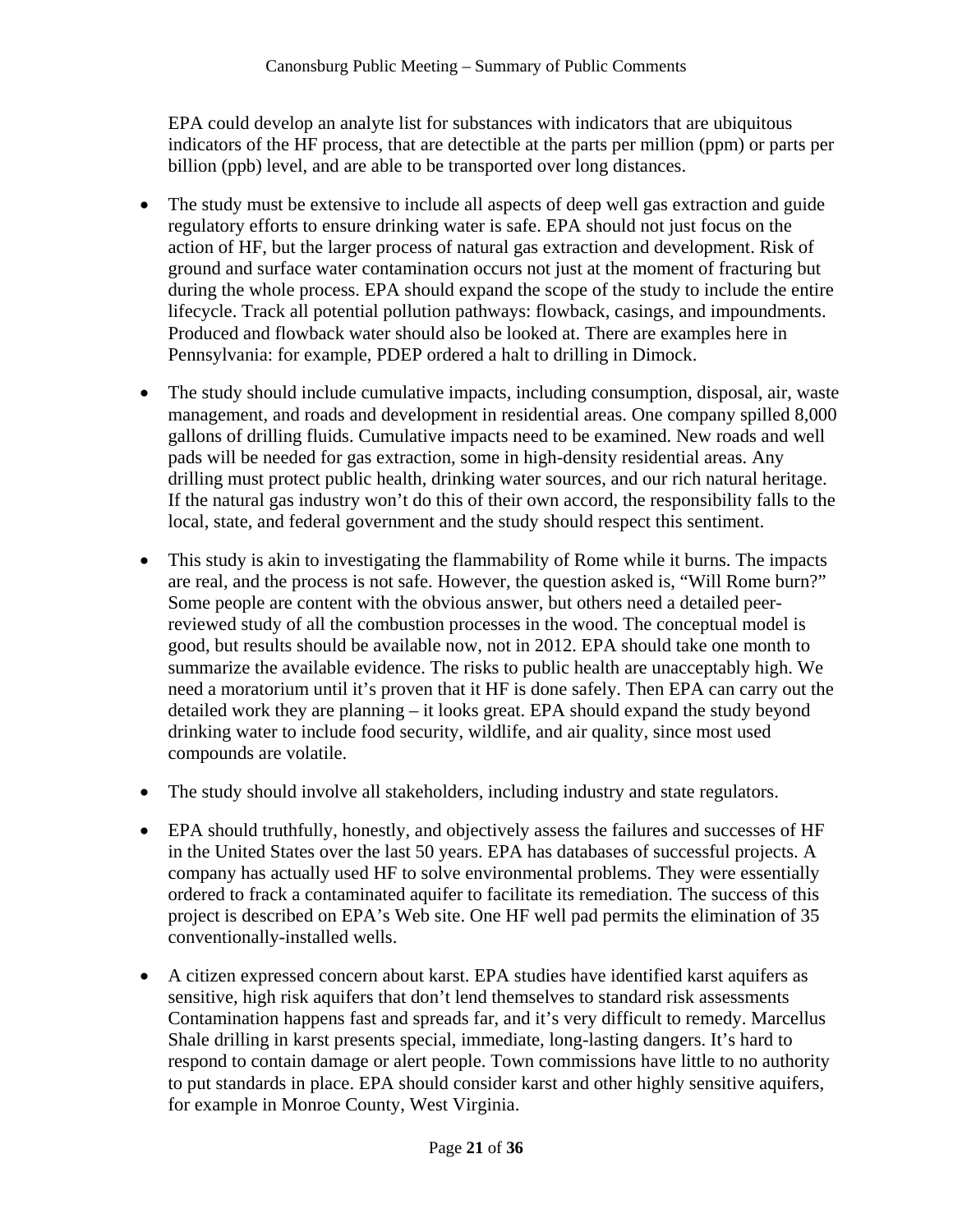- This is not mentioned in the study scope: Who's going to investigate the financial shenanigans, like when a shell company is the owner of a rig and when something goes wrong, there are no assets, and they can't pay for the damage?
- The research process itself might unintentionally subject communities to impacts. There needs to be continuous monitoring throughout the research process.
- An objective, peer-reviewed, and science-based study from EPA will reach the conclusion reached by other studies, including the 2004 Clinton-era EPA report. It found no evidence of a threat to drinking water, even though that study examined shallow CBM fracking. That type of fracturing occurs closer to the water table.
- EPA should look at the drilling program in Dallas/Fort Worth; it's more mature than in this area. Look for any systemic issues with HF or risk to people. EPA should be objective – it's important for the study that EPA has the credibility of objectivity and fairness.
- The study must be a transparent, comprehensive assessment and include public health issues, air and water, social and economic costs, deforestation, land clearing, traffic, processing, pipelines, and associated infrastructure. The effects of a pipeline should also be examined as part of the necessary gas infrastructure. EPA should weigh this against a net energy gain instead of the current oil and gas speculation that is masquerading as scientific research.
- In the 2004 study, EPA said the process was safe and didn't warrant further study because there was no risk. Today, EPA started this meeting saying, "We want answers from you," but doesn't the American public pay you to tell us what to do?
- There needs to be a method to acoustically confirm that the casing integrity is okay. And the chemicals – let's do some forensics on the chemicals. Many are already common in southeastern Pennsylvania.
- The study needs to examine all the risks and benefits from a wide perspective. EPA should find a way to identify water resources contaminated by frack water versus other contaminants, such as acid mine drainage. Also, EPA should look into the feasibility of using acid mine drainage for fracking, and the toxicity and dose levels of chemicals.
- EPA should look at the containment ponds on the surface and their effect on surface water pollution. EPA should look at the overall cumulative effects on water resources: a cradle-to-grave scenario, water source to produced wastewater.
- An ounce of prevention is worth a pound of cure. PDEP is permitting drilling on a threestory construction demolition landfill that is 15 years old. It has methane-producing tree stumps, all sorts of nasty road debris, concrete, and rebar. Citizens are concerned because even PDEP made a comment about the stability of the well site, but it got permitted anyway. Over the long term with these wells, they use millions of gallons of water. EPA should do the math.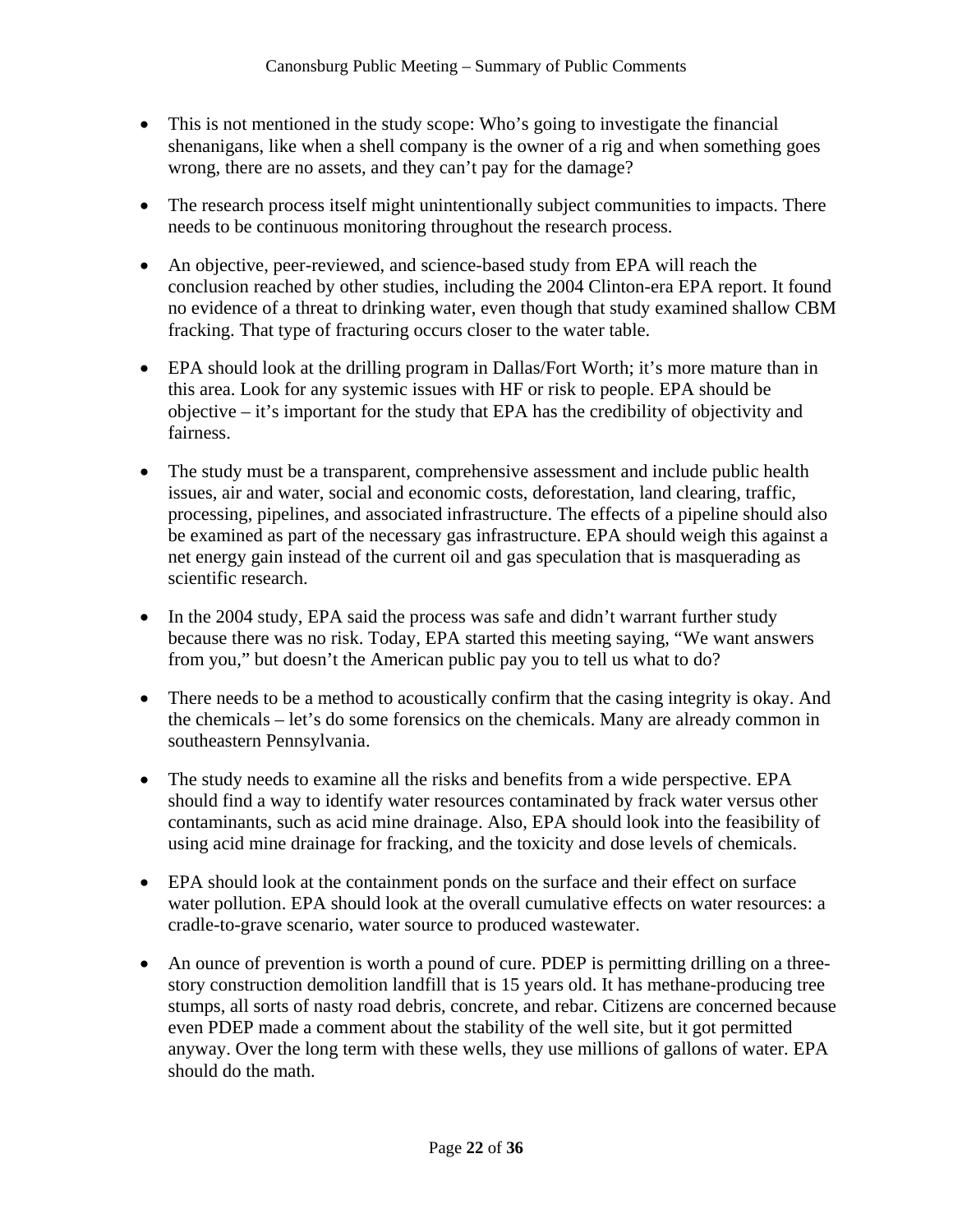- The study must be balanced, using facts and scientific analysis. West Virginia DEP and other states will also tell you that there is no incidence of cross-contamination.
- The results of the study need to be based on fact, not emotion. The Science Advisory Board should make sure that it is objective and takes into account the positive impact of industry on the economy. The study needs to have participation from industry and states with experience, including state-level regulators that have been involved with developing and implementing state regulations for years.
- In areas where a company is currently drilling, the Marcellus Shale is 6,000 to 8,000 feet below the surface. Most drinking water sources are at 500 feet or less. In this area, microseismic testing was done on eight wells. Microseismic lets you look at the zone of impact and provides a 3D picture of it. It revealed no zones of impact shallower than 5,300 feet, certainly deeper than drinking water. The public will welcome all studies based on fact and science. EPA should consider studies like this one that uses microseismic techniques to confirm there is no impact.
- EPA should identify other sources of TDS, as well as address contamination from pharmaceutical byproducts that are not a result of drilling.
- Currently, EPA tests for HF chemicals individually despite the evidence that the greatest danger is in combinations of chemicals. EPA needs to study the long term, synergistic effects of fracking chemicals (it takes 15 to 20 years to develop cancer) and evaluate them on the basis of peer-reviewed, independent research.
- The highest priorities for this study should relate to the preservation of human health and the environment, and the elimination of either direct or indirect environmental exposure of these contaminants through food.
- A gap is the chemicals in the fracking process. There are something like 596 or 597 chemicals, and industry has only released the names of 39. Many of these chemicals could be carcinogens or hormone disruptors. It is essential to know their identities, their effects, and their offspring and combinants. EPA must describe multiple routes of exposure. EPA must consider them in combination as well as alone. Exposure without consent would be considered criminal. No evidence of ill effect is not the same as evidence of no effect.
- For case studies, how can people in the suburbs help EPA? If there is a project going on in a township, people would not know about it unless they saw the equipment. EPA should develop a database so citizens can access the locations of HF projects. Citizens should be able to enter their addresses and see the projects within a certain radius of their water supply, which companies are responsible, and how air quality might be affected.
- EPA should consider Columbia University's study on Hancock, New York.
- Every case of suspected contamination should be investigated. There should be a panel to investigate every bad situation. HF started in 1948, in Wyoming, and there weren't any problems there. Industry has replaced the old method of using acidation.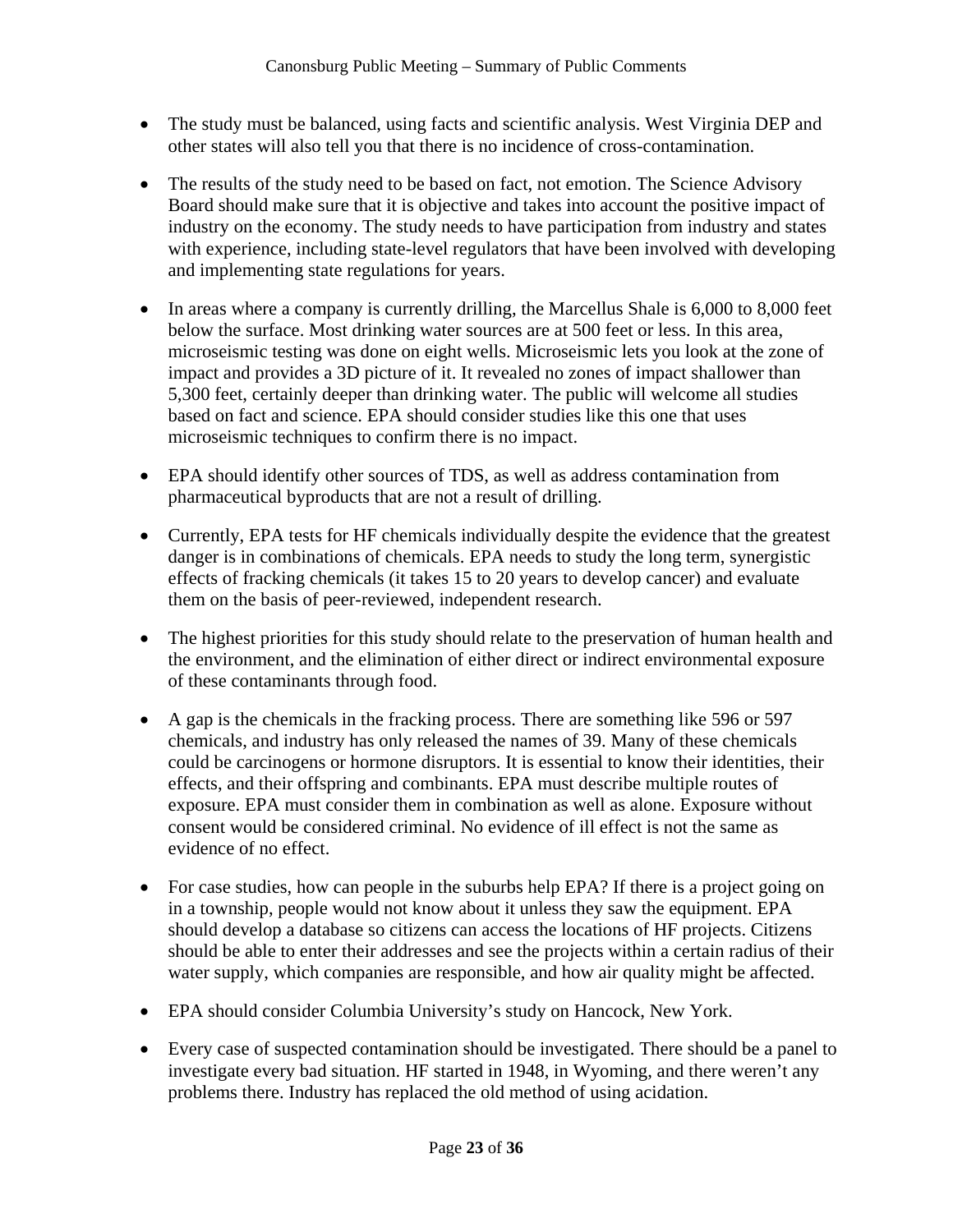- There are many impacts of climate change already in the northeastern part of the United States. EPA should take that into account, including the variability of the weather on the hydrologic cycle, and how flooding and drought might change the probability of contamination. It's a difficult aspect of the science – the effects of climate change include extremely variable weather patterns. The quantity and redistribution of water in ecosystems and the effect of contamination on the hydrologic system should also be considered. Right now, there is one technology. Maybe more safe and effective methods can be developed.
- EPA needs to get companies to open up on the fracking chemicals. This might help researchers figure out what is going on, including the long-term effects due to things like endocrine disruptors. However, what is injected into the well is not the same as what comes back up. EPA might consider comparing the two fluids. Companies have been holding back, but there might be some important discovery or reaction here.
- Science is not done in the absence of emotion. Emotion involves insight and intuition, and that's very important. It propels people and what they work on, and what they discover – cold, hard facts are not all there is.
- From the perspective of environmental risk assessments, there are a few areas lacking in the study. There are three components of risk analysis. Exposure assessment is key that's a gap. EPA should look at the chemicals separately as well as the mixtures, the chemical cocktails. They have different effects. For risk assessments, EPA should not only look at the chemicals or fracking fluids but at the whole process of fracturing. Risk management has the most influence and makes the biggest difference. EPA should consider alternative practices and technologies. There is the possibility to develop the economy here, as a secondary industry. EPA should also consider local capacity initiatives, establishing baselines, pre- and post-drilling testing, and the creation of facilities for produced water so it is not pumped back into drinking water sources. Risk communication is the most neglected aspect. There needs to be better communication between industry, citizens, and EPA. Nobody in the Washington, D.C. area was aware of this event.
- EPA should do the study in the Pittsburg area. Partially treated wastewater is being dumped in drinking water.
- What about the people and families who are not aware of the contamination? Are the cement well casings staying in place? Can the casings withstand the pressure of fracturing? Is porous cement allowing transport? PDEP should help families inform themselves.
- A broad, comprehensive, rigorous study is clearly needed given the changes in industry practices and scope in recent years. Another reason is the vast number of exemptions industry enjoys from seven major federal environmental laws. The Congressional mandate is broad, and EPA should consider many aspects including the availability, usage, and effectiveness of non-toxic chemicals; the full lifecycle of chemicals; airborne contamination effects; spills, leakage, and loss of containment; and a comprehensive analysis of all of the chemicals utilized. EPA should consider looking at southwestern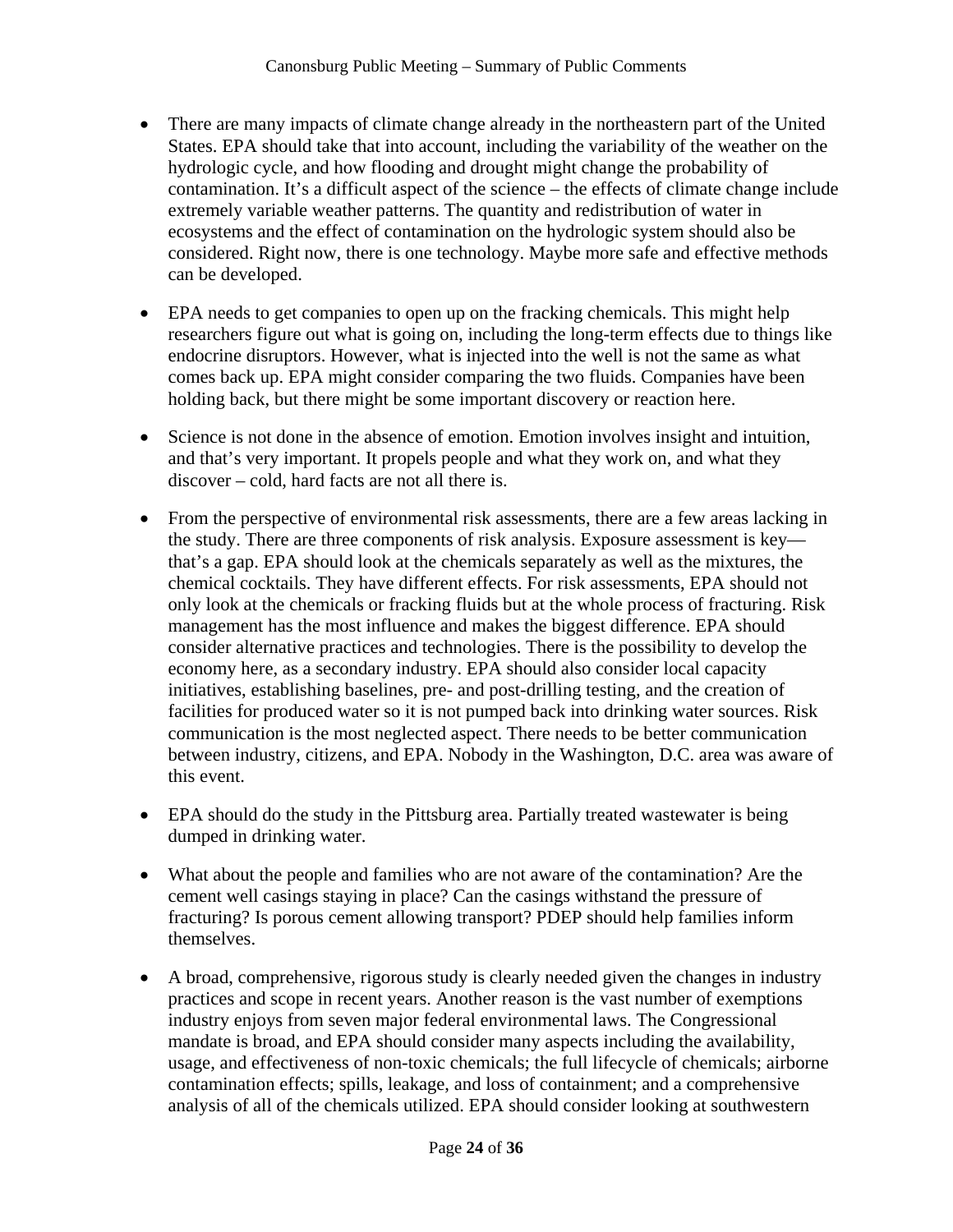Pennsylvania, the rest of the state, and Ohio and West Virginia. Impacts of HF are already evident. These impacts can be seen in watersheds that supply water for millions of people, and have vital agricultural and forest land.

- There is a vast amount of citizen-gathered information from people who have HF in their backyards. This must be part of the study. HF is decades old, but horizontal wells are a new approach. They must also be studied. The Web site http://www.earthworksaction.org has more information.
- People need to know about the chemicals, the drilling process, the fracking process, and also about the millions of gallons that are pushed through the shale with chemicals.
- For historical reference, EPA should visit sites with successful HF operations. Impacts do not occur from responsible fracking operations. Some gas wells from 30 years ago are still in production and they provide viable resources for the community.
- Brine water is being deposited at a wastewater treatment plant. Operators are not aware of all of the chemicals used and produced in drilling processes before the water is released back for human consumption. How safe is the water released back for consumer use? People don't know what chemicals to test for.
- EPA should ensure fair practice: results must be based on facts, not emotions.
- HF is extremely dangerous to people and the environment and has been allowed with little or no public health notification or awareness of the hazards. EPA should complete this study in a quick and effective way.
- EPA asked for case studies: EPA should investigate the historically fracked wells, which are shallower than the ones in the Marcellus Shale. EPA could see if there are any water impacts associated with those wells.
- A former water supervisor of a community in New York spent four years researching the potential impacts of drilling on Chautauqua Creek and the community water supply. Specifically, he evaluated soil erosion, the use and disposal of fracking fluids, contaminant flow pathways, the identification of surficial bedrock fractures, and the ability of treatment to remove high TDS and chloride. He developed a source water protection plan for the community.
- Why did EPA choose Southpointe in Canonsburg with Range Resources down the hill, the mansions and golf courses, and all of the corporate headquarters? The industry representatives were snickering at the people who came here. They have contributed millions of dollars to lobby officials, and the Governor runs the PDEP. He calls himself the best ally of the industry.
- Why isn't this a closed system? If industry is going to use water, they should recycle the water, and use it again. If they are going to have frack ponds, people enclose tennis courts, so why can't industry enclose the ponds and tanks? A closed system should be used.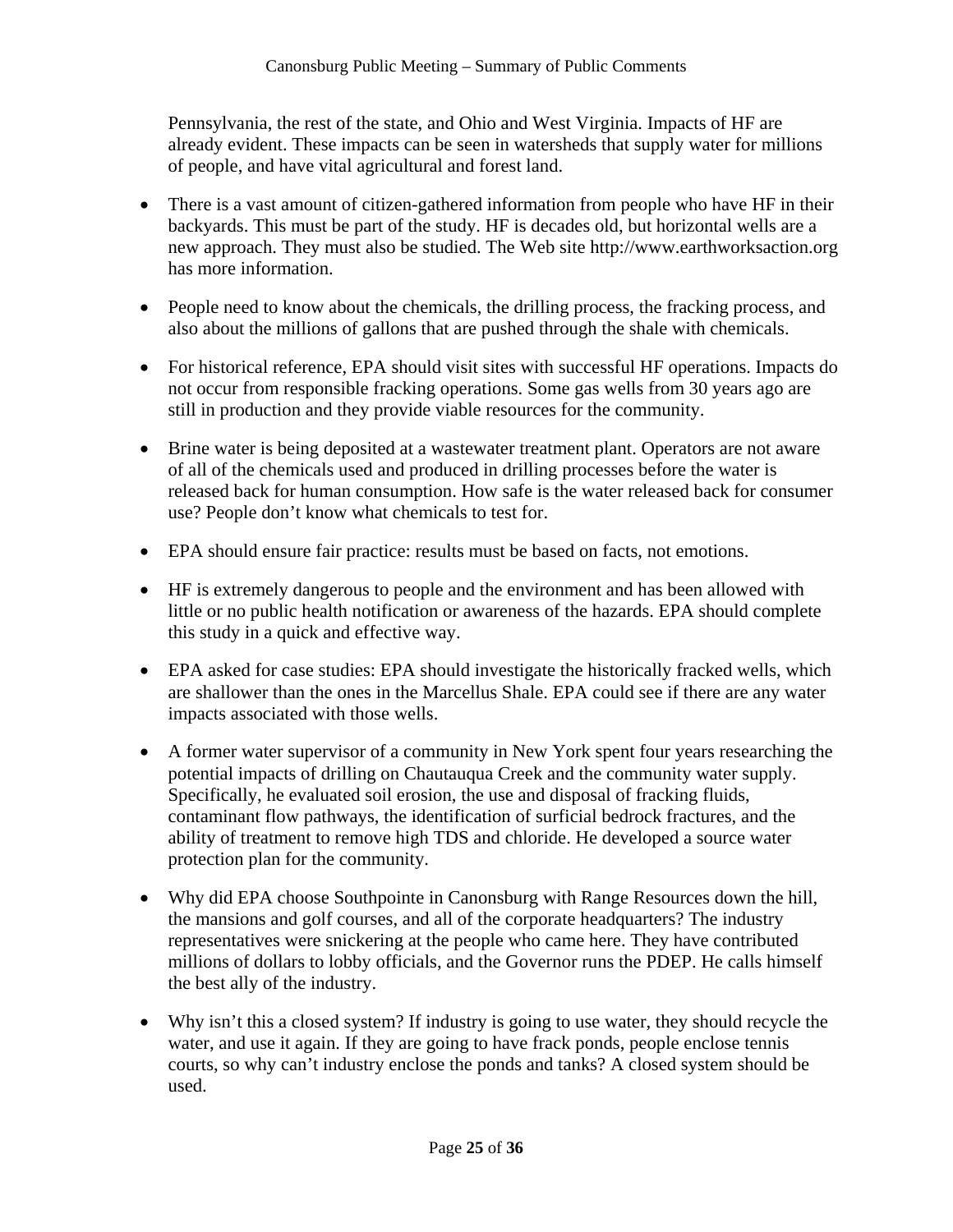- When water is returned to the surface, how is it dealt with? Once water leaves the wellhead it is extremely difficult to regulate and oversee, especially when industry has contracted to other sources.
- PDEP published a list of 83 chemicals in June. There are cancer-causing agents on this list, and most of the levels they are found at are ppm or ppb. A ppb is one inch in 16,000 miles – and the limit for most of these chemicals is 1 ppb. How much is a gallon going to pollute? All citizens are entitled to life, liberty, and property. The government has not done due diligence in researching the effects. If a person is knowingly poisoning the environment, a citizen has the right to address that issue and the government should stand behind them.

#### *Regulating Hydraulic Fracturing*

Comments from the public regarding regulation of hydraulic fracturing activities are as follows:

- Pennsylvanians already bear the burden of some environmental legacies, created in previous generations when federal regulations that promoted responsible development did not exist. It is important to protect the health and safety of Pennsylvanians as we further develop the Marcellus Shale. The Fracturing Responsibility and Awareness of Chemicals (FRAC) Act, S. 1215, would require that HF be regulated under the Safe Drinking Water Act (SDWA). HF involves the use of sometimes toxic chemicals that are injected underground, often in close proximity to underground sources of drinking water.
- The federal government must not be allowed to over-regulate the industry to the point where regulations would kill jobs in southwestern Pennsylvania.
- PDEP has done a good job regulating up to this point.
- Pennsylvania needs stronger regulations, probably a moratorium like in New York State.
- HF is dangerous to public health and property values. If this is safe or acceptable, why did Congress and the federal government and EPA accept that this industry is exempt from the Clean Air Act (CAA) and SDWA?
- We lack regulation because the local and state government lacks knowledge. There should be a moratorium until an objective study is performed.
- EPA should be instrumental in lifting the exemptions from CAA and Clean Water Act (CWA).
- Financial wealth overrides health and the environment concerns, and pollution does not recognize boundaries. Even if the industry is correct in telling concerned citizens that there is no hazard and all chemicals have MSDSs, very few of the chemicals have Chemical Abstracts Service (CAS) registry numbers listed. This should be required. Manufacturers have too much power because they can determine what is revealed, and often do not reveal much, they state that the chemicals are proprietary. They claim the HF chemical mixture is salt, and that they use it to melt snow. Millions of gallons are used – complete records are needed for each well with the exact and complete formulations of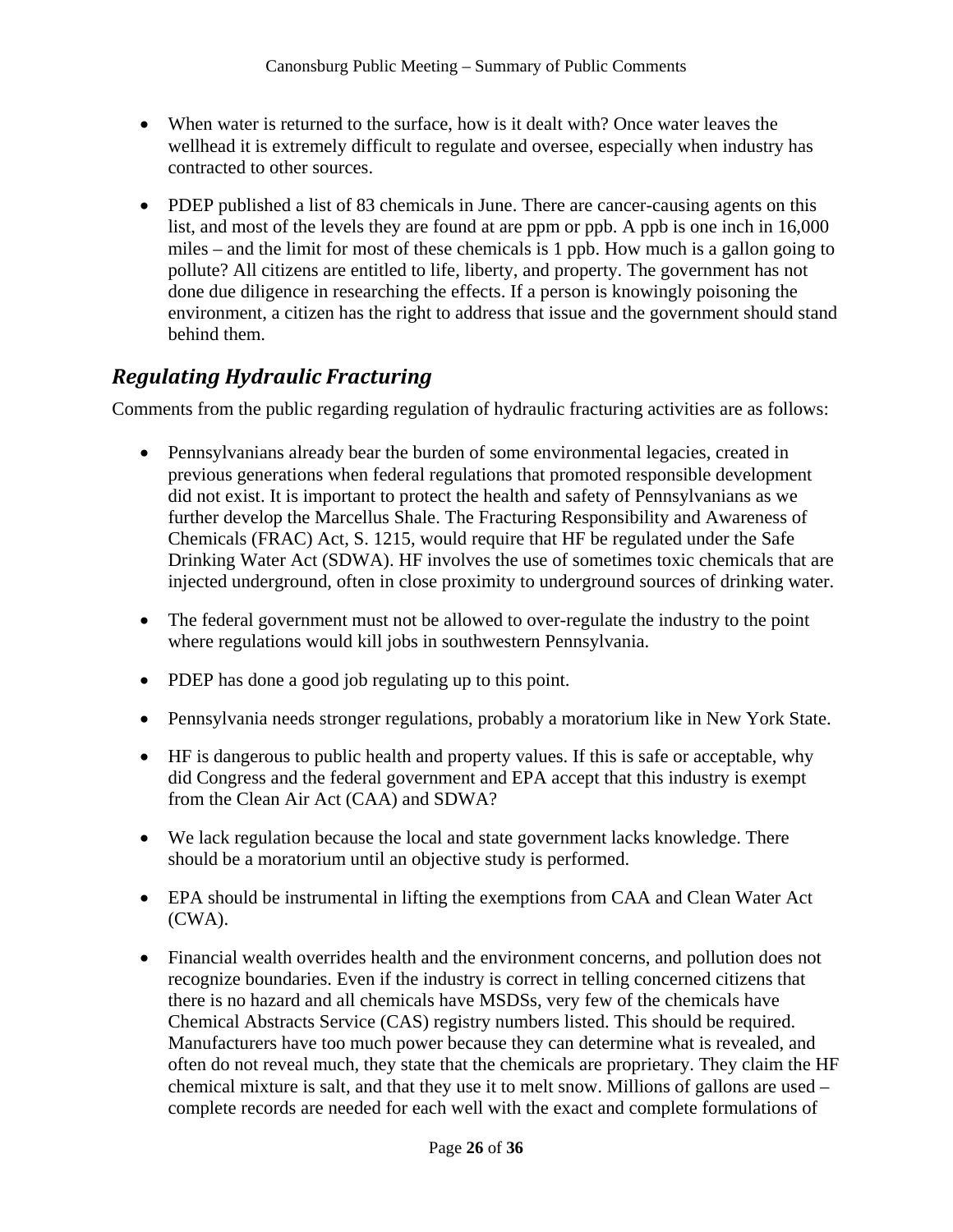all stages and disposal methods. Pennsylvania is happy to collect money for permits with little more than company assurance of safety. There needs to be federal regulation and accountability. EPA should be concerned for the generations to come.

- EPA must indeed scrutinize and regulate this whole process to a greater extent. Umberto Eco wrote about the "believing game" and the "doubting game." Industry argues that there are no documented cases of HF directly contaminating ground water. Pennsylvanians' experience suggests this can't possibly be true. The doubting game is easy: commenters tonight have described how they lost their water supply or how their supply was contaminated. Spills have killed aquatic life. Towns and local governments are powerless to control or influence the extraction of natural gas. People cannot depend on the industry to choose protection of the environment over profits. Corporations have no conscience. EPA must give them that conscience.
- The chemicals need to be disclosed and the Halliburton Loophole needs to be closed. The safety of Pennsylvania's water supply should not have to rely on the luck or public relations talents of the oil and gas companies.
- Natural gas extracted from Marcellus Shale is a finite, carbon-based, energy resource and its production significantly affects the environment and the economy of the Commonwealth. Government policies should promote an environment beneficial to life through the protection and wise management of natural resources in the public interest. Pennsylvania needs an equitable and flexible revenue system for funding state and local government services. In concert with the Pennsylvania Constitution, Article 1, Section 27, "The people have a right to clean air, pure water, and to the preservation of the natural, scenic, historic, and esthetic values of the environment. Pennsylvania's public natural resources are the common property of all the people, including generations yet to come. As trustee of these resources, the Commonwealth shall conserve and maintain them for the benefit of all the people."
- No one has mentioned the devastation of archeological and historical sites: they are under attack. The greatest threat is development. Oil and gas companies are putting these sites at risk. Section 106 of the National Historic Preservation Act takes into consideration the effect of development. These sites are no different from wetlands or other resources. These are the most human of all the resources the Commonwealth possesses. Industry is not following the laws. Sites have been damaged or destroyed. There are laws protecting these sites in Pennsylvania—federal laws and state laws. Federal laws are also being broken regarding the protection of Indian burial lands and other sites. If these laws are being broken, who has been held accountable?
- What kind of a government oversight body, the U.S. Congress or EPA, that would even consider proposals from industry that require exemptions from CWA, CAA, the Comprehensive Environmental Response, Compensation, and Liability Act (CERCLA) – more commonly known as Superfund, the Resource Conservation and Recovery Act (RCRA), and SDWA? In addition, industry is exempt from the public's right to know. Companies can withhold information. Having a list of HF chemicals in the water is not the same as knowing the volumes, concentrations, amounts, and risks that these chemicals bring to millions of gallons of frack fluid. No amount of tweaking regulations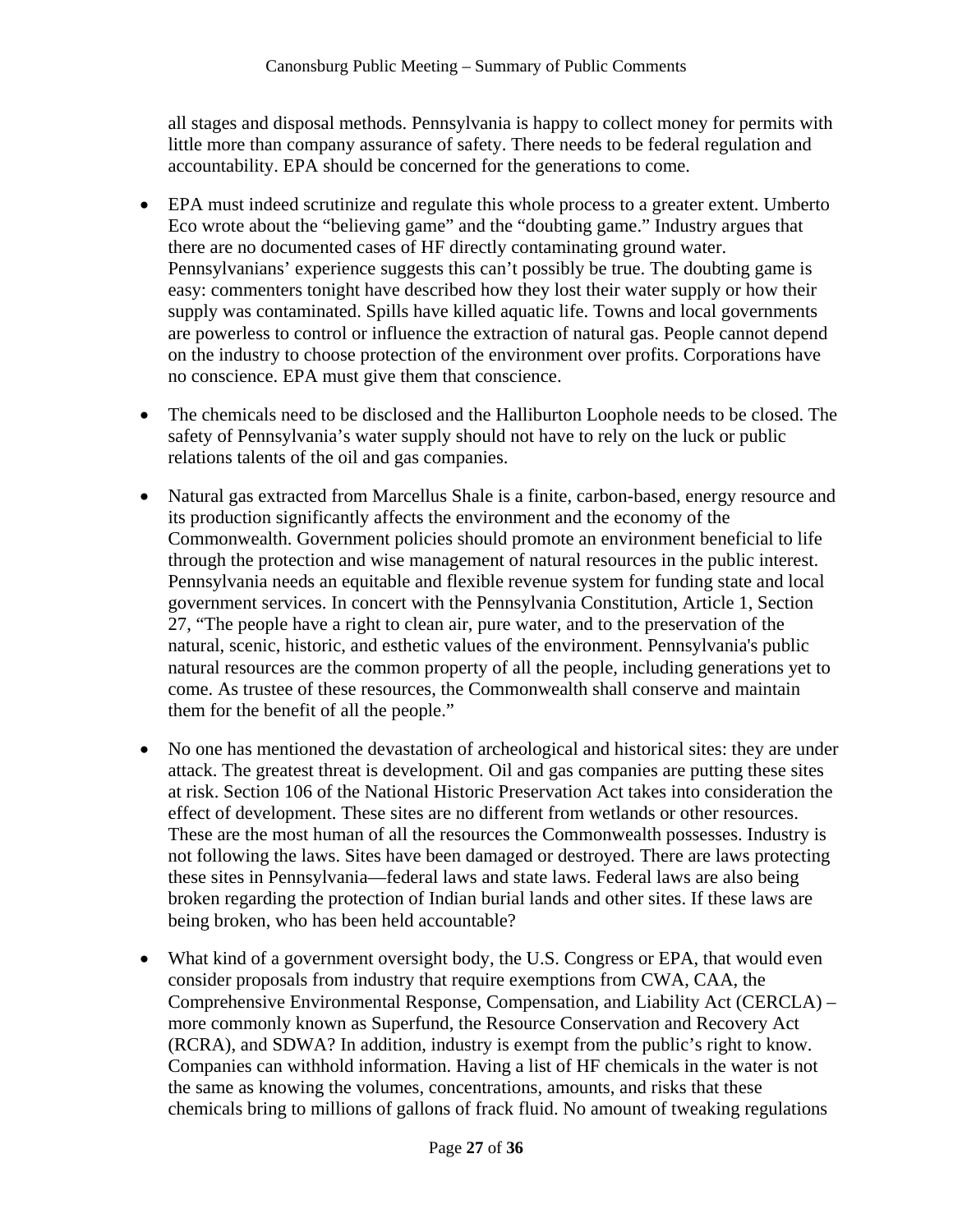can reconcile the immediate and long-term danger to health and the environment. HF should be banned. Pennsylvania needs to move forward with wind, solar, geothermal, and other truly clean renewable technologies, as well as serious energy conservation. There are thousands of green energy jobs for Pennsylvania if we are serious about a green energy future. We should not be moving environmentally backwards and creating further environmental disasters for our children.

- The FRAC act in Congress brought forth by Senator Casey—some state legislators don't want that to go through, doesn't want EPA to oversee what PDEP is doing. PDEP is a failure in Pennsylvania.
- EPA should get local oversight in there. In addition to the Halliburton Loophole, industry is also exempt from the 1974 SDWA. Why should it be? It shouldn't be. EPA should get rid of the exemptions and get us back to the United States we love and would like to live in instead of dying from poisons in.
- People have lost water and cattle. Who is to blame? It's simple: follow the money. PDEP hasn't done their job. Federal regulations are needed to police HF from cradle to grave. Did we have problems before HF? Companies are dumping advanced waste up in New Castle in Beaver County. TDS levels are very high because of the dumping, so people added chlorine, and then chloramines. They sent letters out about the chloramines, warning people on dialysis to consult their doctors, and telling people not to put the water in fish tanks. This isn't the type of gas wells that are usually drilled – these are high pressure triples. Everything here is big, with intermingling and connecting layers. It's very easy to find out what needs to be done: follow the money. Why isn't PDEP, the Governor, or the Attorney General coming to talk to these folks? We need EPA's federal regulation.
- It is the mission of EPA to protect human health and safeguard the natural environment air, water, and land. Current practices in the HF process are affecting our air, land, and especially water. Southwestern Pennsylvania is a water-rich area but it cannot sustain the volume of water withdrawals needed from frack wells for very long. The state and local governments are not properly regulating or enforcing current regulations. They often cite the economic upside as justification. EPA needs to stay true to its mission and evaluate the environmental effects regardless of economics. The environment must be protected through regulations as industry will not self-regulate properly and they will always put economics first. There can be no economic justification for the environment. HF needs to be regulated, including issuing a moratorium until proper safeguards are in place. To allow the process to continue unchecked during the research can only result in a failure of your mission, our environment, and our future. The economics of that situation are clearly unaffordable.
- EPA must oversee HF. Industry claims there have been 60 years of HF with no contamination.
- EPA should be examining if HF needs federal oversight.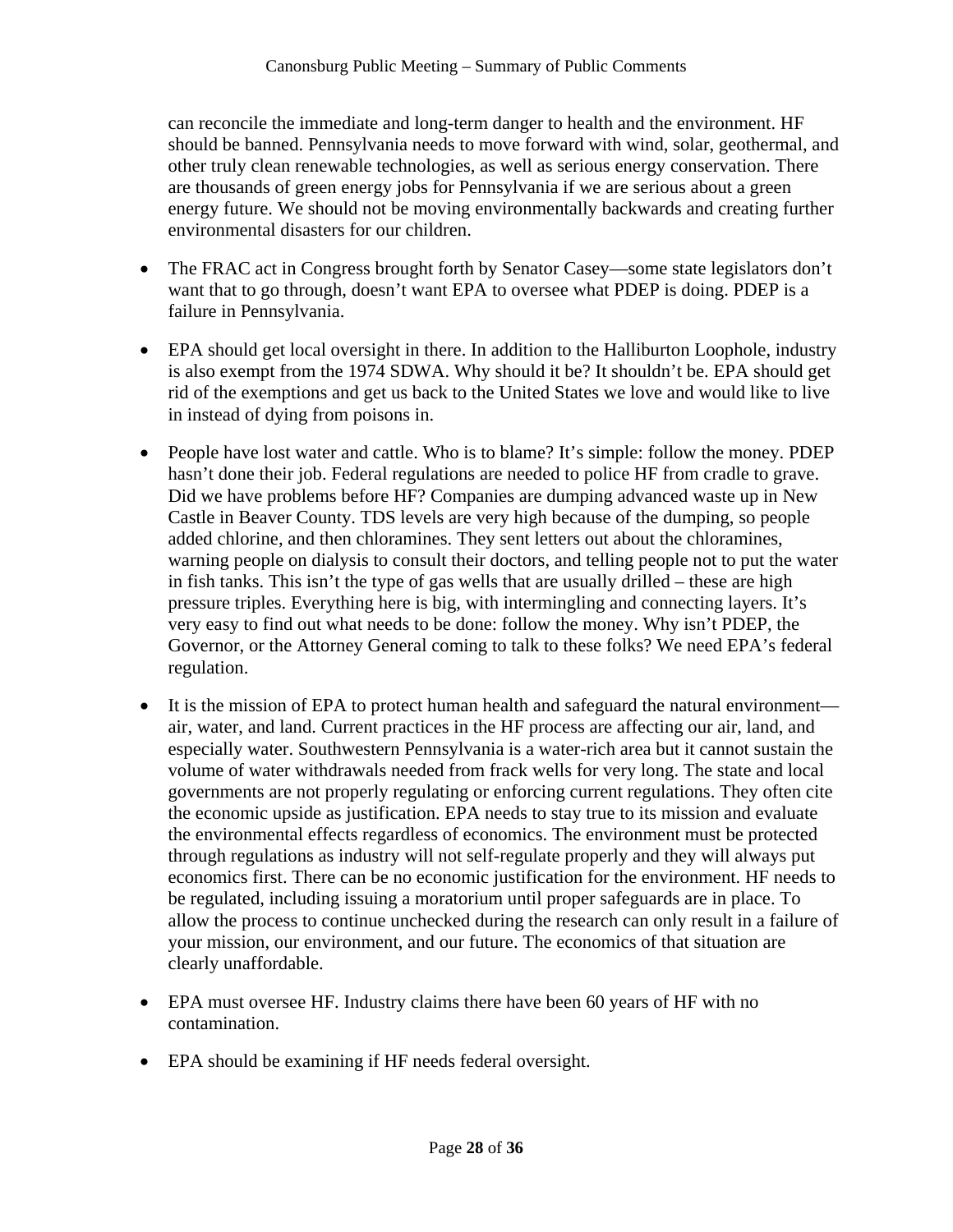- The highest priority of EPA should be an economic impact study on consumers of more regulations. It's unfair for EPA to sponsor and propose regulations without an economic impact study, increasing the cost of products from over-regulation. It's unfair to send jobs overseas by over-regulation, which benefits big corporations and foreign corporations, increasing the cost to drill and deliver products. EPA needs to justify more regulations. The Commonwealth already has the PDEP. Regulations kill jobs and tax the poorest among us with higher prices. Over-regulation is unfair to consumers – why did the socalled servants of the people speak first tonight? Regulations are political, not necessary safeguards. Why is Pennsylvania begging for more federal regulation, when the people should be begging PDEP to do its job instead?
- PDEP states that if operators in the Marcellus Shale follow the rather strict rules, there is no danger to water. It would seem that there are enough regulations already. The existing regulations need to be more strictly enforced.
- The federal government must take full responsibility for the problems of the Marcellus Shale in Pennsylvania. It was the federal government, with Bush and Cheney supporting the Halliburton Loophole that allowed exemptions to CWA, SDWA, CAA, Superfund, RCRA, and the Right to Know Act. The atmosphere in Pennsylvania is like what the Wild West was like: there is no enforcement agency able to control the bandits, or in this case, the industry. The industry is donating money to politicians to prevent further regulations. The people of Pennsylvania are suffering physically, mentally, and socially. EPA should enforce a 5-year moratorium until studies are completed and regulations are in place, there are frack water treatment plants, and technology catches up to industry to make this safe for the people of Pennsylvania.
- Drilling fluids are not solely the responsibility of EPA; Pennsylvania can still make whatever laws it wants.
- For the United States to destroy its resource base of clean water and land for a finite resource is an act of extreme desperation. This speculative Marcellus Shale gas play is a finite gas play. Shale gas is not clean, green, nor sustainable. The United States failed to develop an energy policy. Where has EPA been? EPA has allowed an arrogant oil and gas industry to destroy our water. HF has been ongoing for 6 years in the Marcellus Shale basin and other areas. EPA allowed industry to extract water, pollute it, and dispose of untreated water – there is no treatment solution – into waterways. An immediate moratorium is necessary.
- The country needs an energy policy that has a comprehensive solution to our energy needs. EPA's study should be based on fact, not emotion. Industry is so important to the regional economy and should not be burdened with unnecessary regulations not based on fact. HF should be regulated and held to an extremely high standard so that industry feels that no contamination is acceptable.
- HF should be regulated as strictly as private septic systems. A citizen lives 1,000 feet from a drill site, with a stream in between. This drill site has no obvious runoff controls; it just flows into the creek. There is runoff from hillsides into creeks. There have been changes in the stream plants and animals. People have already fought this battle with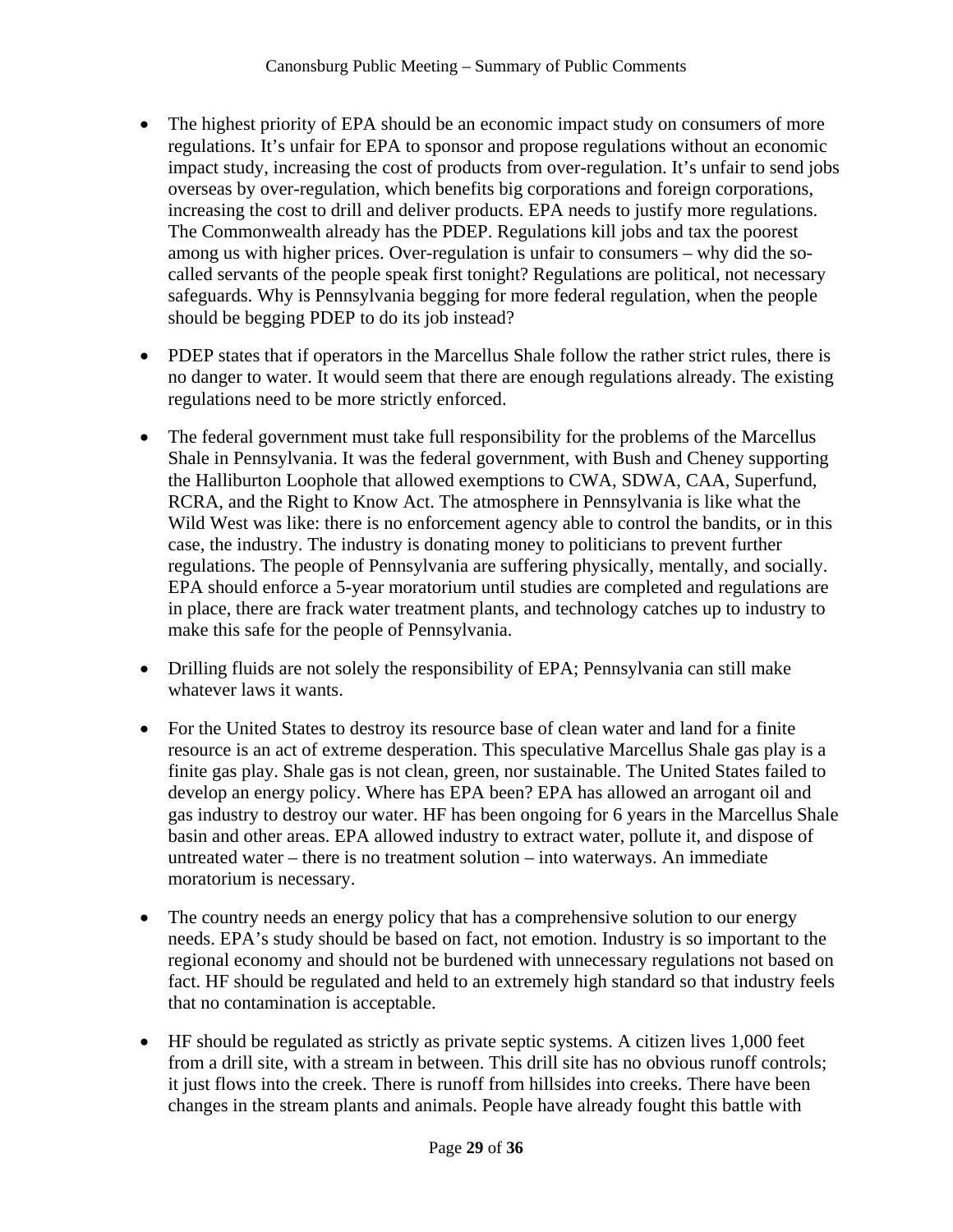longwall mining. Human are part of the ecosystem and need to keep it in mind. Water is a nonrenewable resource. The quantity is constant, but the quality is not.

- Are the frack ponds scrutinized as much as private septic systems? Does industry need building permits to build the ponds? Is wildlife protected? People aren't. Why does industry do so much work at night if they aren't hiding something?
- We should not let economics decide our environment. This is a large problem the state will deal with for years, and no one knows what's going to happen. Environmental resources are not going anywhere. Policies that fairly treat our resources are necessary.
- HF should be and is well regulated by existing state regulations.
- No one in this commonwealth has given permission to allow EPA and the gas companies to destroy the health and welfare of this state. People have an inalienable right to water sources in their communities. Citizens will not allow regulation that documents destruction and only requires minimal cosmetic remediation on a much more serious problem. Natural gas is not a component of a clean energy future, this is industry propaganda and EPA should be ashamed to repeat it. EPA should work with citizens to secure a moratorium.
- Five million gallons of Pennsylvania's fresh water are used for each well—those numbers are on the low side—and there are no facilities in Pennsylvania that can remove the pollutants. PDEP file reviews show that inadequately treated water was dumped into the Monongahela and Allegheny Rivers, which are home to endangered mussels and other aquatic life. A new study is not necessary. EPA's and PDEP's failure to seek a moratorium is a failure that is putting our lives at risk.
- There is a famous Native American saying that humankind is just one thread in the web of life. The rapid expansion of the natural gas industry is in danger of destroying the air, the water, and the land that supports life. Chemicals are being evaluated after widespread use to see if they are safe, unlike a medical researcher who must demonstrate that a process is safe before it is used. For the chemical companies, the burden of proof is on those who are harmed. EPA should right this iniquity. There needs to be a legal obligation to demonstrate the process and substances are safe for widespread public exposure.
- There is a real and present danger of water contamination. Water protection, not remediation, is of the utmost importance. People who depend on private water supplies must be protected now and in the future. Stringent regulation must be formed in order to address the toxic nature of the fluids and the flowback and fluid disposal.
- All regulatory agencies should make informed, logical decisions based on fact, not rumor, HBO movies, or speculation. EPA should focus on their priorities. Unrelated matters such as the Gulf of Mexico have no bearing on the matters at hand. Rural areas require massive capital investments, but the Marcellus Shale is poised to offer abundant energy where it is needed without lots of long-distance shipping. Energy is not often found where it is needed. This is an evolving industry – a moratorium will stop the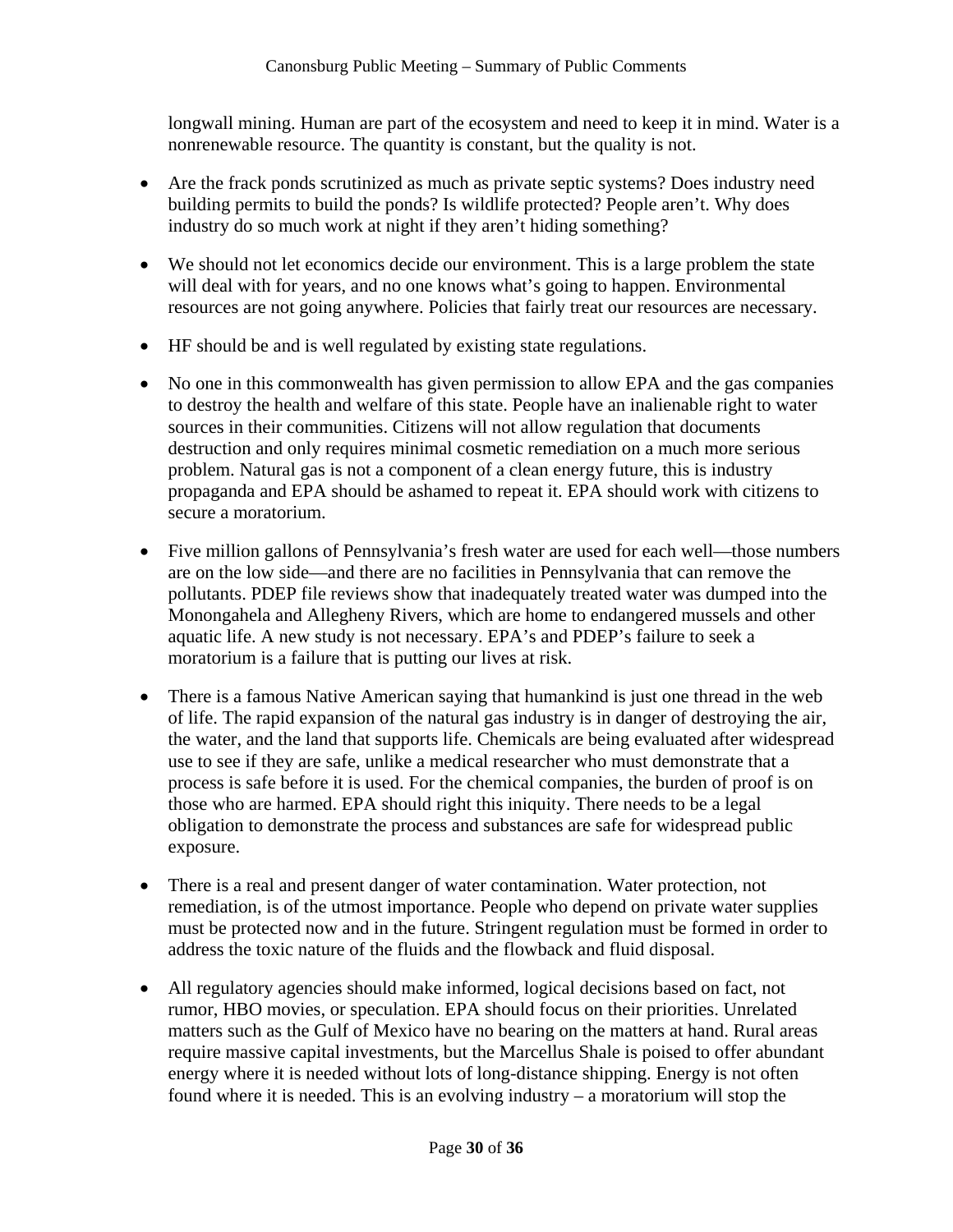evolution and nothing will be gained. People are afraid that that development will tear across the countryside destroying everything in its path. Nothing is further from the truth. Every industry has a vested interest in protecting the environment. Everyone drinks the water, and people want to continue to work where they live. Companies will protect the environment to avoid undue regulations. Allow this industry to evolve and employment opportunities will abound.

- HF needs thoughtful policies in place. However, there are jobs and the local economy at stake. This is potentially the first good thing to happen to western Pennsylvania since the steel industry left. EPA should keep in mind that jobs and the economy are at stake.
- Key economic and industrial decisions are about to be made, with long-lasting effects. This moment is parallel to the time of Gettysburg, when President Lincoln noted that "the world may little note what we say here today, but not what we do here today." The industry should not be allowed to police itself, especially what happened in the Gulf. More and more documentation is coming forth on the chemical hazards of HF. Water is our most valuable resource, absolutely necessary for the survival of mankind. With HF, there will not be a chance to fix mistakes. Regulations should be strict with no allowances for contamination.
- HF is like driving a car. Some people accomplish it better than others, so we need to set standards.
- EPA's 2004 report described how toxic HF is, but EPA still gave it the stamp of approval. EPA needs to prove people can trust it to look out for their health. EPA should watch the tap water burning. A nearby town had a burning river and people do not want their towns to have that reputation. The corporations do not live in Pennsylvania, they do not have to drink the water or sell their homes here. Polluted ground water will destroy the value of our land. Companies want to be profitable, that makes sense, but everyone drinks water and breathes air. Owners of corporations don't have to try and sell a house or drink the water, so they don't care. The government relies on promises made by corporations when they should be relying on science. It is hard to trust EPA – look at the track record. EPA declared the air safe at the World Trade Center in 2001, and then heroic rescue workers got sick and died. Then EPA didn't know if the dispersant used in the Gulf was toxic, when the package said it was. EPA should regulate this industry.
- There are 526 chemicals put down the well—companies ought to be required to build their own wastewater treatment plants.
- EPA must correct the hydraulic fracturing exemption from SDWA. EPA needs to reach a conclusion that reassures the public, and the Halliburton Loophole must be corrected.
- It is concerning that industry moves forward, exempt from regulations, without the completion of a study. No industry should be exempt from regulations.
- A moratorium is needed until a new, safe method is in place.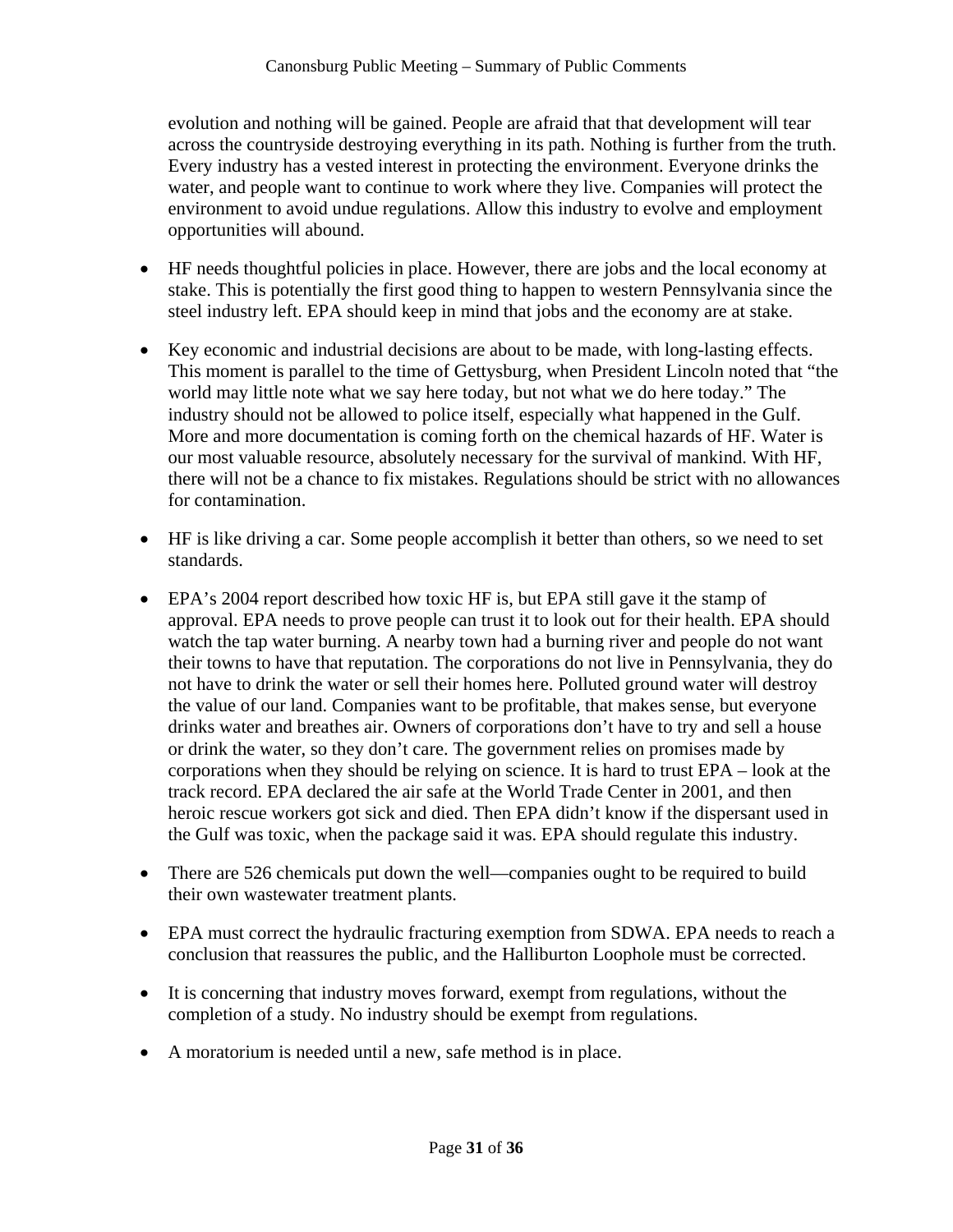- Most workers try to do their job well. But sometimes people don't pay attention to equipment warning signs, and sometimes people get tired or leave repairs for the next shift. Productivity always trumps maintenance. Supervisors are told to run the equipment and defer maintenance—production before maintenance. The workers on the rigs and the pumps are no different. Mistakes and accidents happen. Everyone occasionally drives over the speed limit, we all need rules, and the gas drilling workers need regulations.
- Natural gas in the Marcellus Shale has been there for thousands or millions of years. It can wait a little longer. We need a moratorium until the research is done.

#### *Hydraulic Fracturing – General Comments*

General comments from the public regarding hydraulic fracturing are as follows:

- EPA is welcome to come and see the proof of HF contamination in Clearville. Pre-tests showed no contamination, and now there is pollution. There is no camera here like the live camera in the Gulf. The illustration EPA uses does not show the drill bit spewing toxic chemicals. A citizen's pond and streams and a neighbor's water filled with suds after drilling. The industry lies at the expense of the human and environmental health. Livestock and pets died. It was hard for people to know what was going on; the Internet was not available before 1995. People can sign a lease, but when they can't feel their left arms or their lips are twitching—when their water is contaminated, is it worth it? This is at the expense of health, water, and wildlife. Is it worth the cost of drilling?
- There are many consistencies with everybody's concerns. Recently, the Supreme Court essentially granted the luxury of personhood for corporations. Many businesses will abuse this. There are waste trucks around a citizen's home, and no one knows when they go in or out. Daily, trucks are pulling out or putting water into streams. If an individual did this, he would be fined or arrested. Roadways are suffering from traffic they were not built to handle. If an individual did that, he would be liable for repair. Companies are bonded, but it takes too much time to make pay. Repairs take time and money that small townships don't have.
- That idea that the new gas drilling industry is patriotic, job creating, and promoting energy independence, is not true. What is the cost of these jobs? Productive, good paying jobs in noninvasive, safe industries could aid in industry and energy independence. We are blessed in southwestern Pennsylvania with water of the purest kind. We cannot afford to wait for generations to realize the damage we are doing now.
- Ground water starts out as rainfall. It percolates down through soil and permeable rock until it hits some barrier, then flows slowly sideways under the influence of gravity. It may take hundreds of thousands of years to return to the surface, or it may never return naturally. Most aquifers for drinking water are only a few hundred feet deep. Ground water can get contaminated. Many people in the Northeast can no longer use ground water without treatment because of contamination from road deicing salts.
- Technology is crucial for extracting this clean-burning and domestically abundant natural gas. HF will be necessary to provide energy for generations of Americans to come. We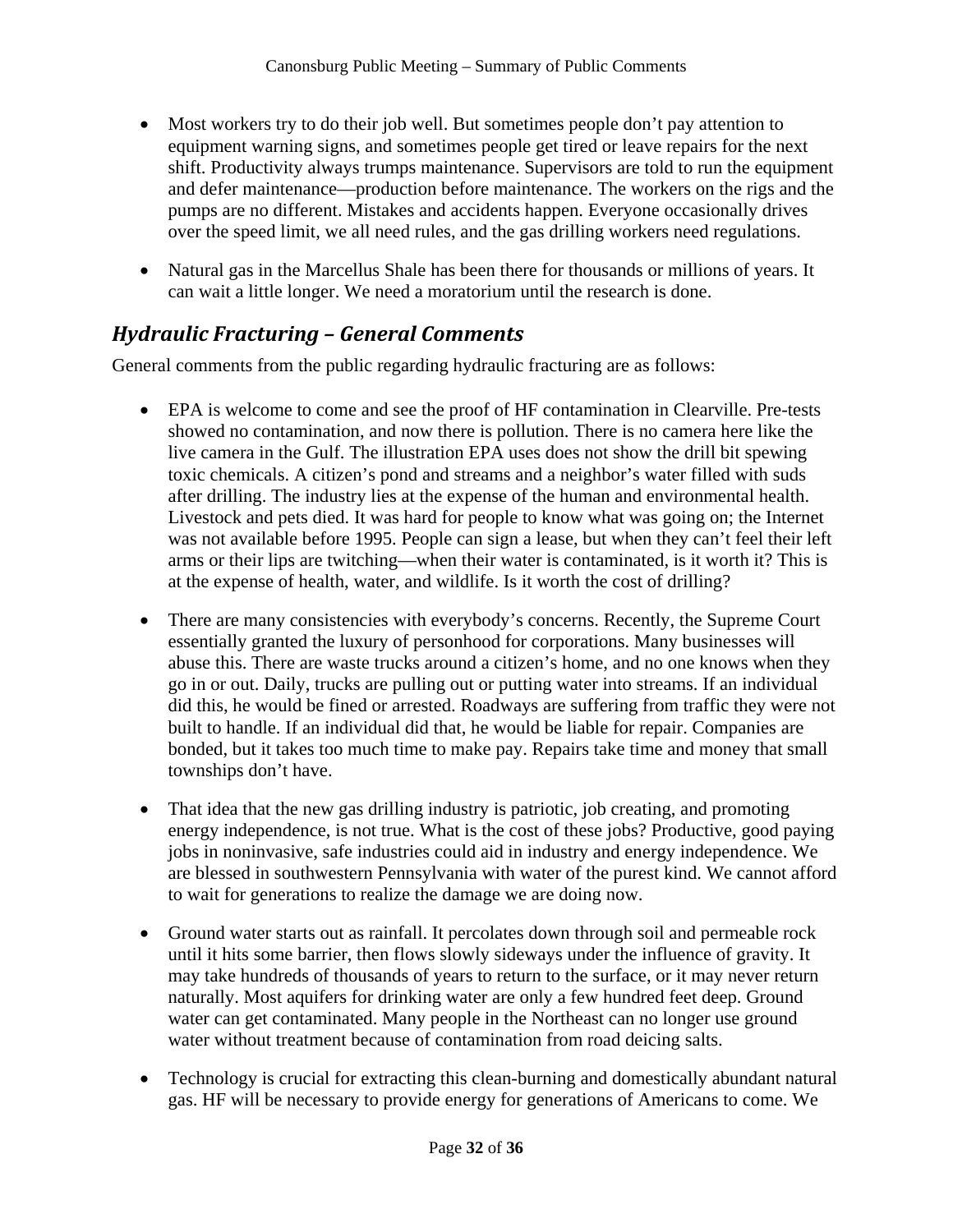must produce energy in a safe way with the least possible environmental impact. Companies take their responsibility to the environment seriously.

- When HF first arrived, everyone was going to drill and own a well in their backyard, get free gas, and get rich, according to local legislators. However, the stories from Louisiana, Texas, Wyoming, and Colorado are nothing but a tragedy of people getting sick. Pennsylvania could learn from previous experience. The industry should not be trusted. Workers have had brain lesions and first responders are not protected because of proprietary information. In Durango, Colorado workers were taken to an emergency room and a nurse was overtaken with fumes. They shut the hospital down. The driller wouldn't tell the doctor about the chemicals, claiming it was proprietary information.
- HF has been widely used for 60 years. Contrary to popular misconception, this is not a new or a controversial process. The controversy is generated by the media. This idea is based on public hysteria, not science, facts, or evidence. From every state agency in the nation, there are no recorded incidents of ground water contamination from HF. EPA's Clinton-era CBM study addressed fracking that is even shallower, but even in that case, there was no indication of contamination.
- Local sacrifices have to be made for the broader benefit of the energy consumption of the country. Five thousand dollars a minute is spent importing oil from overseas. There is a staggering energy problem in our country. The current model is not working and an alternate source of energy is needed. Twenty-three thousand Americans die from coal emissions. There is tremendous mistrust of the industry and a "not in my backyard" mentality. Balance is needed.
- EPA should come down to Texas where people have been dealing with oil for 100 years. It takes a lot of work, but it can be dealt with. People are worried about exemptions from laws. The government should get more inspectors—it's simple, companies are not going to do things for the environment unless they see a bottom line difference, so the government should fine them, and they will understand that.
- If people don't want natural gas drilling, they should turn off their computers and their heat and stop driving until green energy is in.
- All drilling practices, fluid compositions, and technologies should be as transparent as possible. We are all relying on clean, safe drinking water, and natural gas extraction and HF need to be held to a high standard. Contamination is not acceptable. All problems need to be quickly and appropriately addressed. Industry must act to correct all wrongs.
- HF allows us to develop gas resources that we couldn't previously and this is tied to the price we pay for everyday items, like heat, pens, and shoes. Natural gas helps meet demand, lower carbon emissions, and provide the feedstock for U.S. manufacturing. It is also a less carbon-intensive gas.
- How much money is a life worth? Would you let one of your kids have cancer for \$1 million? When fish die and people get cancer, it is obvious these chemicals are there. Water is our most valuable resource.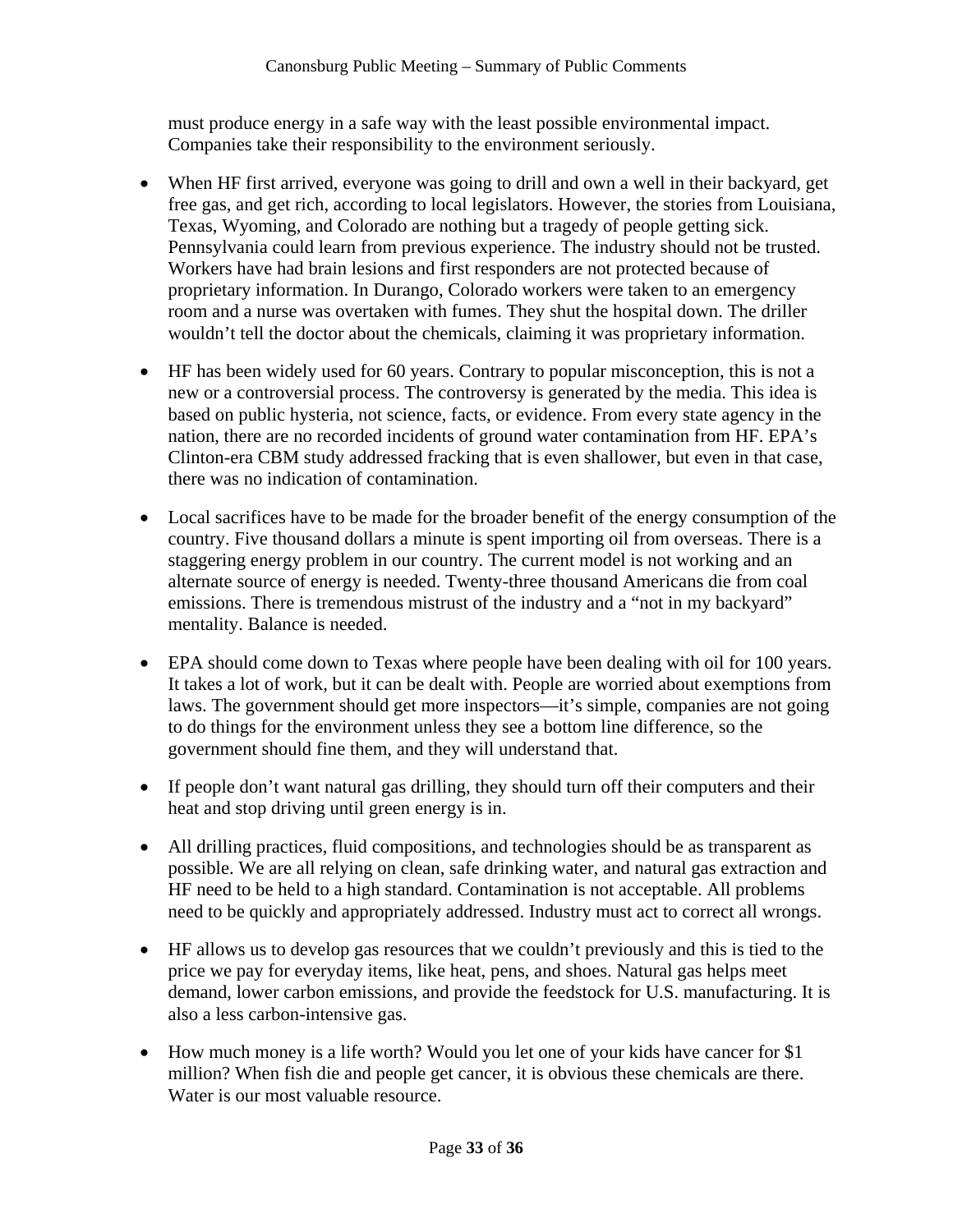- HF is ruining health and the environment. The fluid consists of friction reducers, breakers, microbicides, pH adjusters, and other chemicals. An industry Web site could not even get it right—they changed the content, and it was a pretty big difference. However, what industry continues to pour down the hole hasn't changed. They say the chemicals are as harmless as soap and sand, but they won't drink it. People don't want soap and sand in their water, anyway.
- It doesn't take much to contaminate water, especially with the combination of these fracking fluids. Companies are manipulative and should not be trusted. One company announced last week that disclosure was morally and ethically correct, but why it wasn't morally and ethically correct before when there was less media pressure on the practice? This is an attempt to improve public relations and gain favor with the EPA so that new regulations would not be developed. Why are drilling companies given the right of eminent domain without having to disclose the chemicals they use? Companies are also draining private wells with their usage of fresh water.
- West Virginia doesn't have the adequate money to fund testing before, during, and after drilling. One West Virginian has almost all their neighbors using well water and surface water for livestock. Ground water contamination is irreversible. Spills of frack chemicals will happen and they quickly affect surface water and ground water. HF might be a good idea, it might be safe, but only if everything goes perfectly and no mistakes are made. All the studies will not have much value if it's not implemented correctly and we assume the best case scenario. Everyone cuts corners, and gas drillers are no different.
- The lives of children should be a priority. The playbook of the industry is apparently to say you should narrow the scope or focus on facts, not emotions. Why do families have to prove the fracking techniques caused the contamination in their water? Why isn't it the other way around? Why aren't drilling companies proving it isn't contaminated?
- Fossil fuels, including natural gas, play a critical in everyday life. They provide transport, heating, and electricity. Speakers against HF have forgotten how dependant they were on fossil fuels. The study should be based on reason, not emotions or hysteria. EPA should ignore the politics and the demonization of capitalism in favor of science. In Pennsylvania since 1960 over 40,000 wells have been hydrofracked and not one case of groundwater contamination has occurred. A rational individual would conclude that contamination is highly unlikely from this data and that the fears of environmental disasters are overblown and have little relation to the actual technology.
- Truck and bus fleets have been running on natural gas for many years. Automobiles such as the Honda Civic GX, which burns only natural gas, are also available. In New York, California, and Utah, this car is in big demand and supported by an infrastructure of natural gas refueling stations. It should be introduced in Pennsylvania and further reduce our dependence on foreign oil.
- Water is a more important part of the future than natural gas. Fifteen to 80% of fracking fluid is recovered after drilling—a pretty broad range for fluid recovery.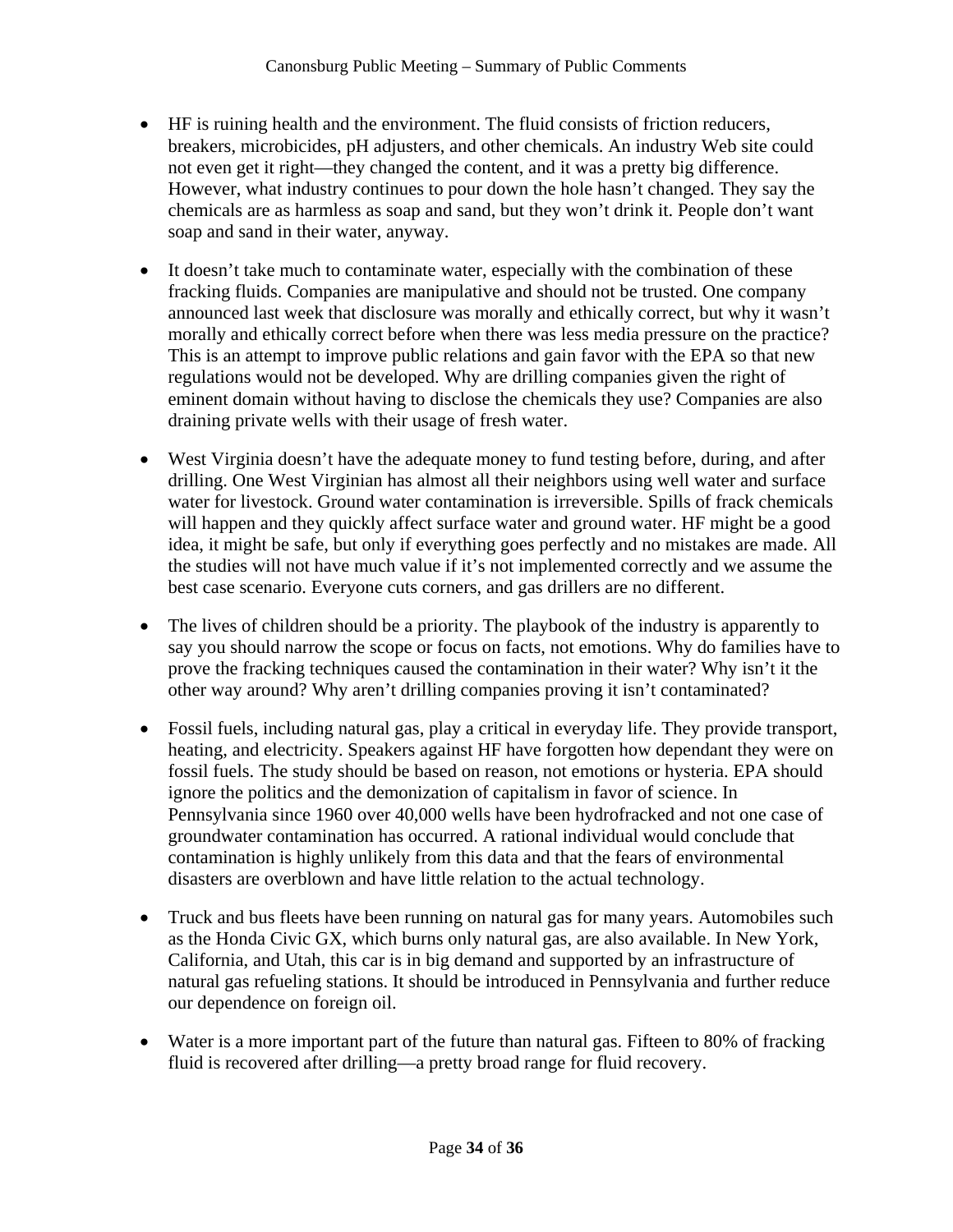- Due to the dirt and noise, some people cannot open their windows. HF is akin to building an airplane while flying where everyone is being forced to take a seat.
- How could casing leakage possibly occur? There are seven layers of steel and cement protecting the aquifer. That is probably a higher standard than hazardous waste landfills. Also, how could something so deep affect the surface? There are 20 layers of rock. It is extremely unlikely that anything in the Marcellus layer can reach up here.
- The marriage of directional drilling and HF has made it so we have a very small footprint for a cluster of wells that go under a whole square mile. But apparently it's not working out.
- We should slow down and reevaluate the "drill, baby, drill" concept. Water shouldn't be sacrificed for economic development. It's possible to extract one natural resource without damaging another. The technology must operate by safe standards. Companies should not just dump water into abandoned mines. Proper wastewater management is needed, to treat the water to a state as good or better than it was when it was found. Clean air and safe water are essential. People have a right to clean air, water, and the preservation of the natural, historic, scenic environment. They are the common assets of the people. This is a common endeavor and the American way of life must not be violated by greed. These ideas should not go by the wayside for profit.
- Current HF technology began in 2004, not 60 years ago. The long-term biological effects of endocrine disruptors include neurological and developmental disorders and cancer, at very low concentrations, sometimes ppb or lower, should be investigated. People say these are already in common household products, but that does not excuse any additional exposure.
- A citizen wished to respond to other commenters who characterized the concerns over HF as media driven or factless emotion. The citizen directed these commenters to talk to the breastless women, the vomiting lymphoma patients, the patients undergoing chemotherapy, the severe asthmatics, and the parents of children with developmental or metabolic disorders.
- To vilify the people who came to the meeting in gas-powered cars when speaking on behalf of an industry that has received billions of dollars in subsidies every year is hypocritical.
- Many have talked about Native Americans. In the Native American community, one term they use to describe HF is rape, rape of Mother Earth. This is not acceptable. They worked in the petroleum industry for five years, and saw three good friends killed. The wage the workers made was not worth a life.
- There is not enough EPA staff to oversee all of the drilling. There isn't enough government staff to watch all the rigs being operated, the wells that are there or going to be there, or every truck going to and from the rig. Water trucks were used to siphon hydrochloric acid and empty it into a local stream. There were no EPA people watching